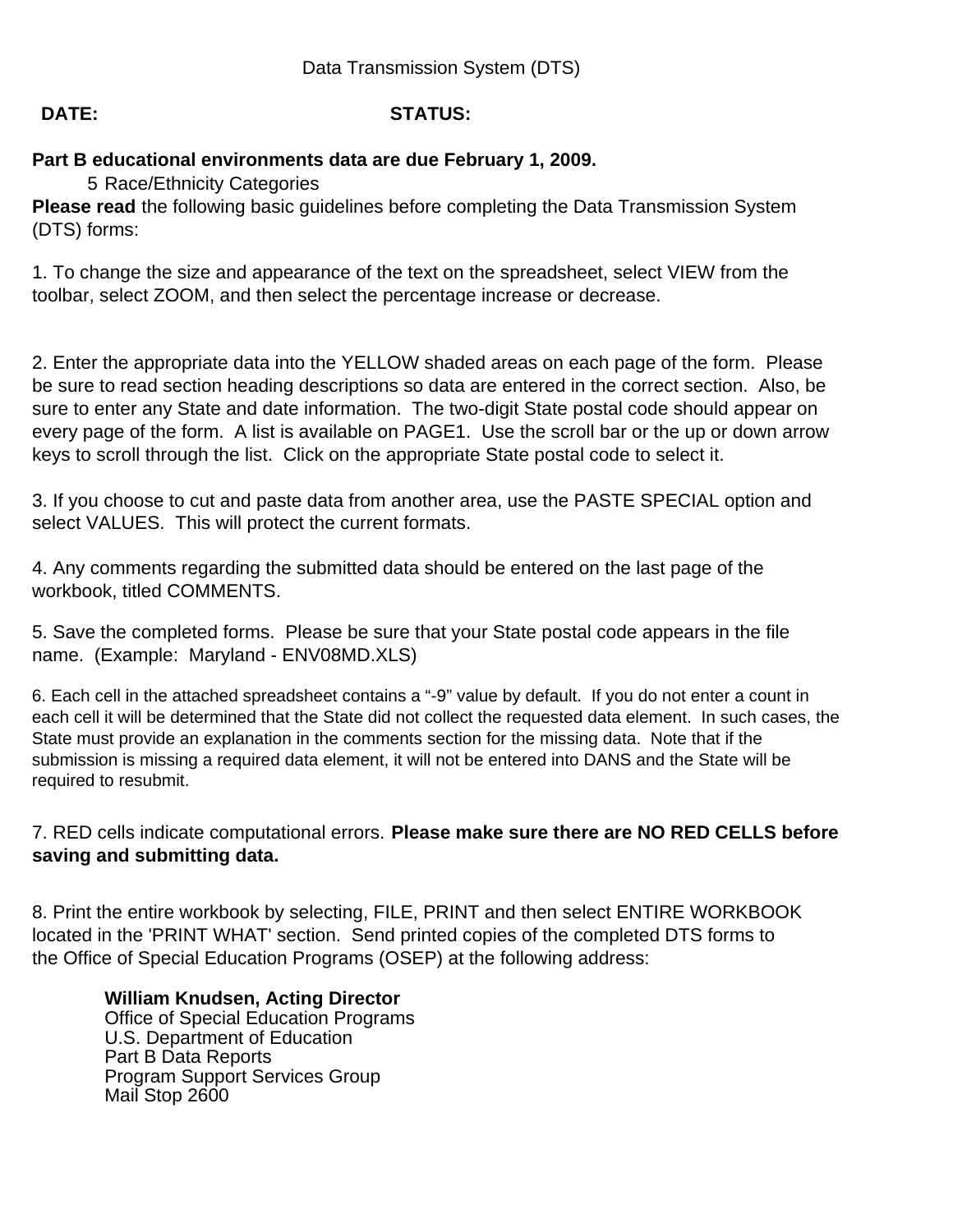550 12th Street, S.W. Washington, D.C. 20202

9. If you received your file by e-mail, please return electronic copies of completed DTS forms to Westat.

IDEAData\_PartB@WESTAT.COM Westat 1650 Research Blvd. RA 1203 Rockville, MD 20850-3159

10. If you have any questions or comments, please contact Mary Job at (301) 315-5939.

Version Date: 1/22/2009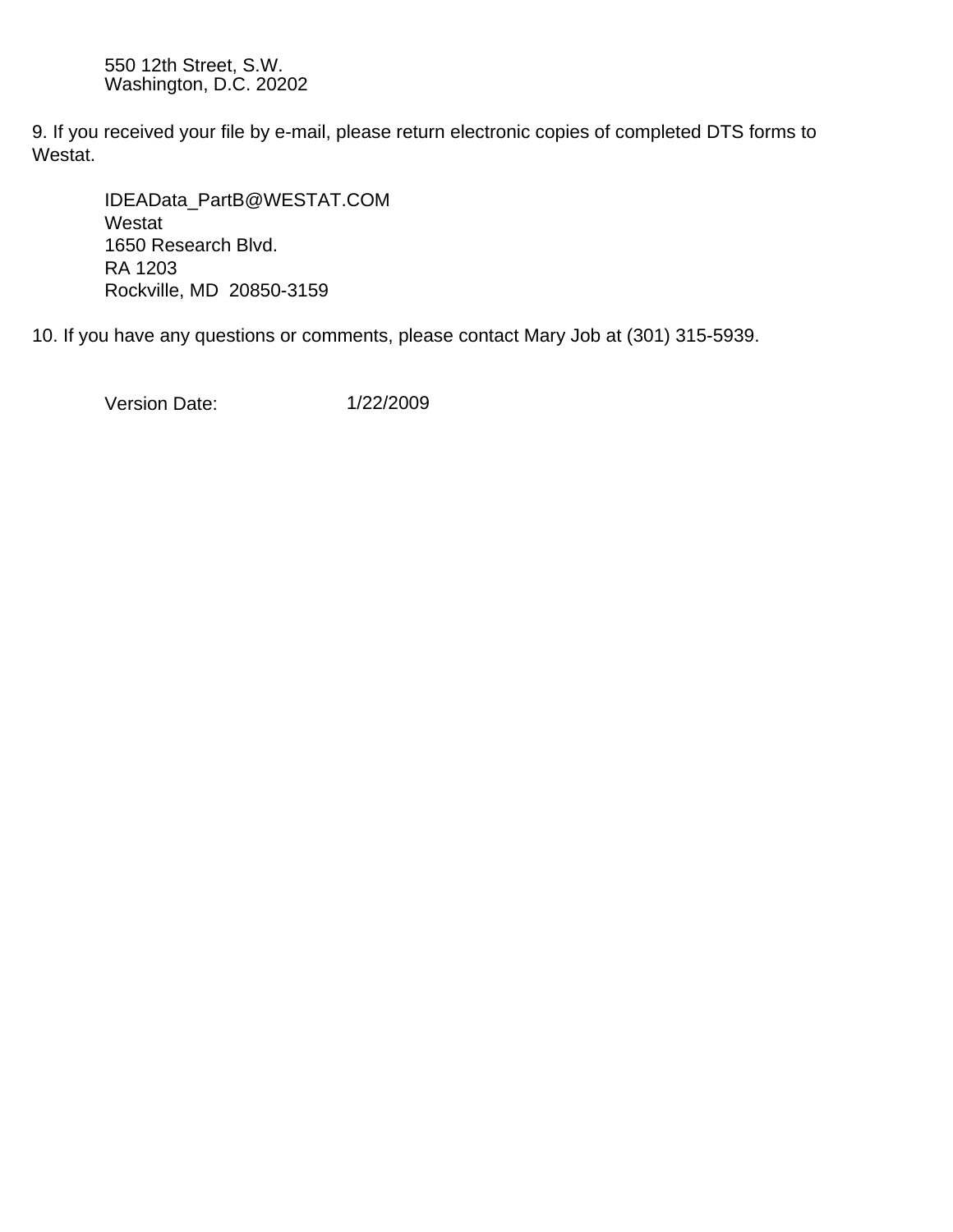TABLE 3 PART B, INDIVIDUALS WITH DISABILITIES EDUCATION ACT

PAGE 1 OF 22

IMPLEMENTATION OF FAPE REQUIREMENTS FORM EXPIRES: 8/31/2009

2008

STATE: <mark>NM - NEW MEXICO</mark>

|                                                                       |                                                          |                                                                             | AGE  |                |                |              |
|-----------------------------------------------------------------------|----------------------------------------------------------|-----------------------------------------------------------------------------|------|----------------|----------------|--------------|
| <b>EDUCATIONAL ENVIRONMENT:</b>                                       |                                                          |                                                                             | 3    | 4              | 5              | <b>TOTAL</b> |
| (A)<br>CHILDREN ATTENDING A REGULAR EARLY CHILDHOOD<br><b>PROGRAM</b> |                                                          | (A1) IN THE REGULAR EARLY<br>CHILDHOOD PROGRAM AT LEAST<br>80% OF TIME      | 707  | 1243           | 1917           | 3867         |
|                                                                       |                                                          | (A2) IN THE REGULAR EARLY<br>CHILDHOOD PROGRAM 40% TO<br><b>79% OF TIME</b> | 240  | 314            | 203            | 757          |
|                                                                       |                                                          | (A3) IN THE REGULAR EARLY<br>CHILDHOOD PROGRAM LESS<br>THAN 40% OF TIME     | 242  | 318            | 334            | 894          |
| (B)<br>CHILDREN NOT ATTENDING<br>REGULAR EARLY CHILDHOOD              | <b>ATTENDING A</b><br><b>SPECIAL</b><br><b>EDUCATION</b> | (B1) SEPARATE CLASS                                                         | 148  | 240            | 66             | 454          |
| PROGRAM OR KINDERGARTEN                                               | PROGRAM:                                                 | (B2) SEPARATE SCHOOL                                                        | 42   | 63             | 33             | 138          |
|                                                                       |                                                          | (B3) RESIDENTIAL FACILITY                                                   |      | $-9$           |                | 3            |
|                                                                       | NOT ATTENDING A<br><b>SPECIAL</b><br><b>EDUCATION</b>    | (B4) HOME                                                                   | $-9$ | $\overline{2}$ | $\overline{9}$ | 11           |
|                                                                       | PROGRAM:                                                 | (B5) SERVICE PROVIDER<br><b>LOCATION</b>                                    | 117  | 187            | 59             | 363          |
| (C) TOTAL (OF ROW A1 -B5)                                             |                                                          |                                                                             | 1497 | 2367           | 2623           | 6487         |

SECTION A: DISCRETE AGE OF CHILDREN WITH DISABILITIES AGES 3-5 BY EDUCATIONAL ENVIRONMENT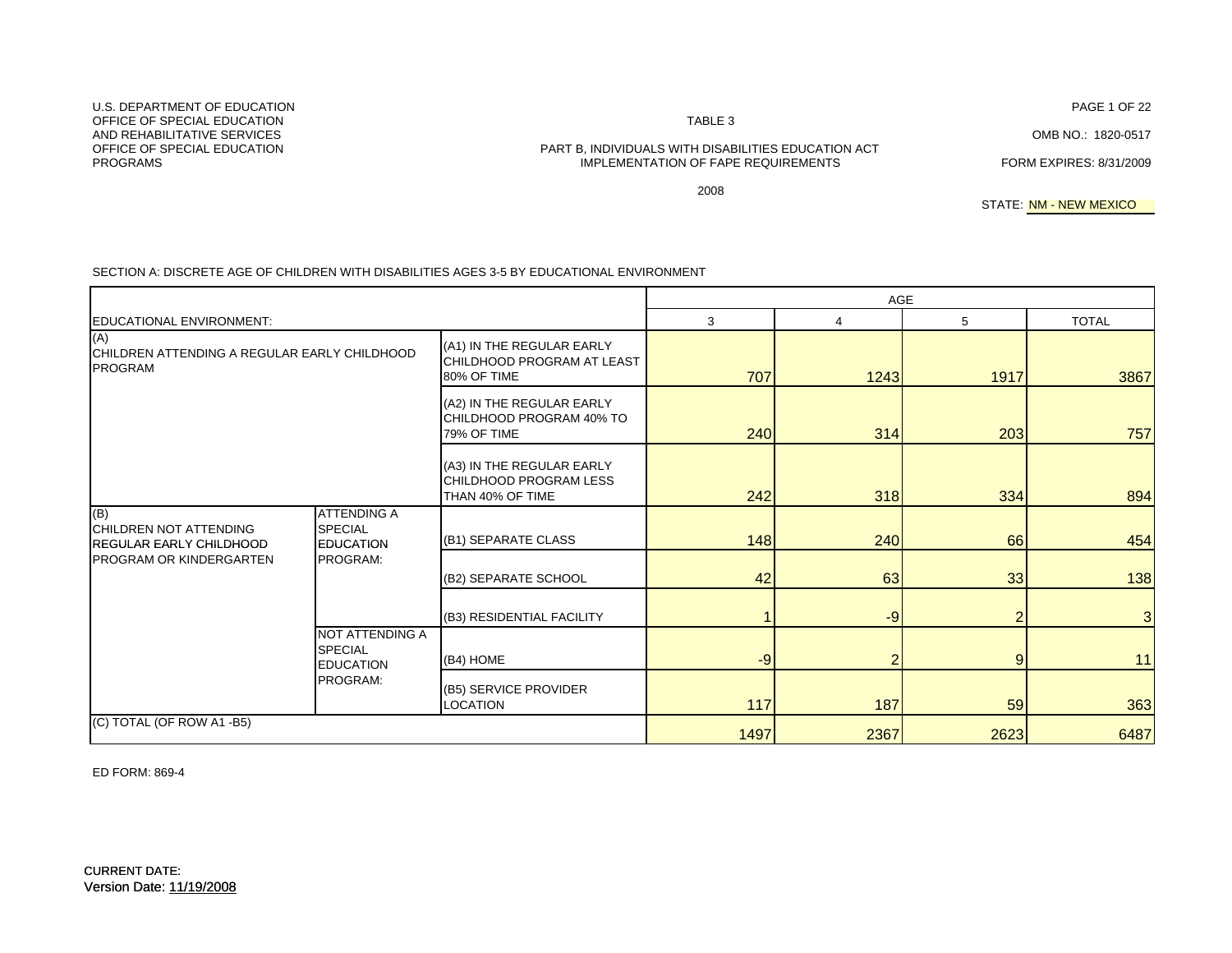N FAGE 2 OF 22

2008

STATE: NM - NEW MEXICO

SECTION B: EDUCATIONAL ENVIRONMENT OF CHILDREN WITH DISABILITIES AGES 3-5 BY DISABILITY

|                                       |                      | (A) CHILDREN ATTENDING A REGULAR EARLY CHILDHOOD PROGRAM OR KINDERGARTEN |                        |
|---------------------------------------|----------------------|--------------------------------------------------------------------------|------------------------|
|                                       | (A1)                 | (A2)                                                                     | (A3)                   |
|                                       | IN REGULAR EARLY     | IN THE REGULAR EARLY                                                     | IN REGULAR EARLY       |
|                                       | CHILDHOOD PROGRAM AT | CHILDHOOD PROGRAM 40%                                                    | CHILDHOOD PROGRAM LESS |
| <b>DISABILITY</b>                     | LEAST 80% TIME       | TO 79% TIME                                                              | THAN 40% TIME          |
| <b>MENTAL RETARDATION</b>             |                      |                                                                          | 11                     |
| <b>HEARING IMPAIRMENTS</b>            | 22                   | 9                                                                        |                        |
| <b>SPEECH OR LANGUAGE IMPAIRMENTS</b> | 1917                 | 351                                                                      | 261                    |
| <b>VISUAL IMPAIRMENTS</b>             | 17                   | $-9$                                                                     |                        |
| <b>EMOTIONAL DISTURBANCE</b>          |                      | 3 <sub>l</sub>                                                           |                        |
| <b>ORTHOPEDIC IMPAIRMENTS</b>         | 26                   | $\overline{2}$                                                           |                        |
| <b>OTHER HEALTH IMPAIRMENTS</b>       | 45                   | 6                                                                        | 13                     |
| <b>SPECIFIC LEARNING DISABILITIES</b> | 11                   | $-9$                                                                     |                        |
| DEAF-BLINDNESS                        | -9                   | $-9$                                                                     | -9                     |
| <b>MULTIPLE DISABILITIES</b>          | 20                   | 10                                                                       | 18                     |
| <b>AUTISM</b>                         | 64                   | 19                                                                       | 44                     |
| <b>TRAUMATIC BRAIN INJURY</b>         |                      | $-9$                                                                     |                        |
| DEVELOPMENTAL DELAY <sup>1</sup>      | 1726                 | 356                                                                      | 524                    |
| <b>TOTAL:</b>                         | 3867                 | 757                                                                      | 894                    |

<sup>1</sup> States must have defined and established eligibility criteria for developmental delay in order to use this category for reporting.

ED FORM: 869-4

U.S. DEPARTMENT OF EDUCATIONOFFICE OF SPECIAL EDUCATIONAND REHABILITATIVE SERVICESAND REHABILITATIVE SERVICES<br>OFFICE OF SPECIAL EDUCATION COMBINORES AND RESERVE TO A RESERVE THE DISABILITIES EDUCATION ACT PROGRAMS

PART B, INDIVIDUALS WITH DISABILITIES EDUCATION ACT IMPLEMENTATION OF FAPE REQUIREMENTS FORM EXPIRES: 8/31/2009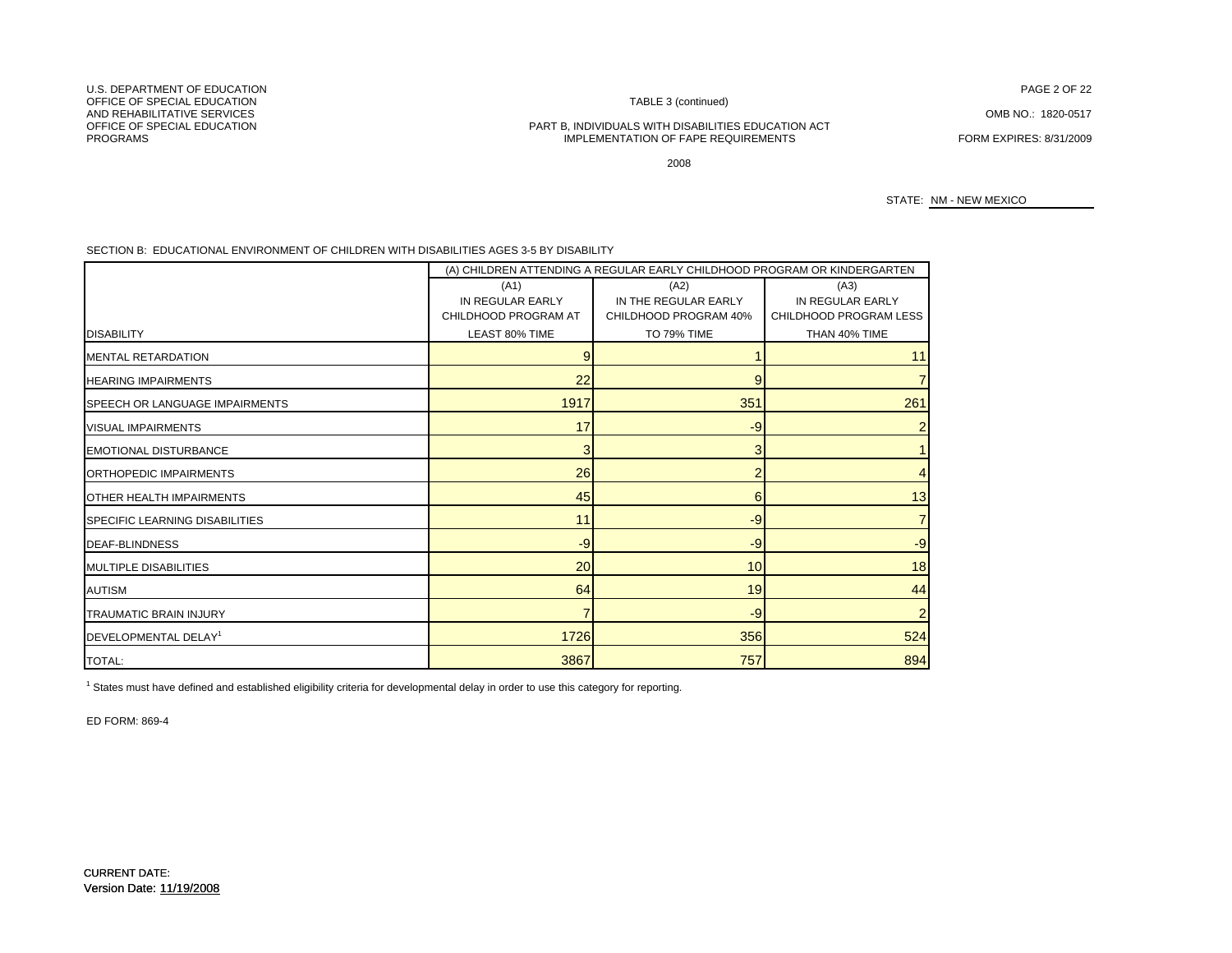PAGE 3 OF 22

OMB NO.: 1820-0517

# TABLE 3 (continued) OFFICE OF SPECIAL EDUCATION PART B, INDIVIDUALS WITH DISABILITIES EDUCATION ACT IMPLEMENTATION OF FAPE REQUIREMENTS **FORM EXPIRES: 8/31/2009**

2008

STATE: NM - NEW MEXICO

## SECTION B (CONTINUED)

|                                  |                       | (B) CHILDREN NOT ATTENDING A REGULAR EARLY CHILDHOOD PROGRAM OR KINDERGARTEN |                             |                                           |                  |  |  |  |  |
|----------------------------------|-----------------------|------------------------------------------------------------------------------|-----------------------------|-------------------------------------------|------------------|--|--|--|--|
|                                  |                       | ONLY ATTENDING A SPECIAL EDUCATION PROGRAM                                   |                             | NOT ATTENDING A SPECIAL EDUCATION PROGRAM |                  |  |  |  |  |
|                                  |                       |                                                                              |                             |                                           | (B5)             |  |  |  |  |
|                                  | (B1)                  | (B2)                                                                         | (B3)                        | (B4)                                      | SERVICE PROVIDER |  |  |  |  |
| <b>DISABILITY</b>                | <b>SEPARATE CLASS</b> | SEPARATE SCHOOL                                                              | <b>RESIDENTIAL FACILITY</b> | <b>HOME</b>                               | LOCATION         |  |  |  |  |
| MENTAL RETARDATION               |                       | -9                                                                           | -9                          | -9                                        | -9               |  |  |  |  |
| <b>HEARING IMPAIRMENTS</b>       |                       | 10 <sup>1</sup>                                                              | -9                          | -9                                        |                  |  |  |  |  |
| SPEECH OR LANGUAGE IMPAIRMENTS   | 124                   | 30 <sup>2</sup>                                                              |                             | 8                                         | 342              |  |  |  |  |
| <b>VISUAL IMPAIRMENTS</b>        |                       | 11                                                                           | -9                          | -9                                        | $-9$             |  |  |  |  |
| <b>EMOTIONAL DISTURBANCE</b>     | -9                    | $-9$                                                                         | -9                          | -9                                        | $-9$             |  |  |  |  |
| ORTHOPEDIC IMPAIRMENTS           | 11                    |                                                                              | -9                          |                                           | $-9$             |  |  |  |  |
| <b>OTHER HEALTH IMPAIRMENTS</b>  | 12                    |                                                                              | -9                          | -9                                        |                  |  |  |  |  |
| SPECIFIC LEARNING DISABILITIES   |                       | -9                                                                           | -9                          | -9                                        | -9               |  |  |  |  |
| <b>DEAF-BLINDNESS</b>            | -9                    | $-9$                                                                         | -9                          | -9                                        | $-9$             |  |  |  |  |
| MULTIPLE DISABILITIES            | 6                     | 17                                                                           | -9                          | -9                                        |                  |  |  |  |  |
| <b>AUTISM</b>                    | 33                    | $-9$                                                                         | -9                          | -9                                        | -9               |  |  |  |  |
| <b>TRAUMATIC BRAIN INJURY</b>    |                       | 6I                                                                           | -9                          | -9                                        | $-9$             |  |  |  |  |
| DEVELOPMENTAL DELAY <sup>1</sup> | 257                   | 58                                                                           |                             |                                           | 11               |  |  |  |  |
| <b>TOTAL:</b>                    | 454                   | 138                                                                          |                             | 11                                        | 363              |  |  |  |  |

1 States must have defined and established eligibility criteria for developmental delay in order to use this category for reporting.

ED FORM: 869-4

U.S. DEPARTMENT OF EDUCATIONOFFICE OF SPECIAL EDUCATIONAND REHABILITATIVE SERVICESPROGRAMS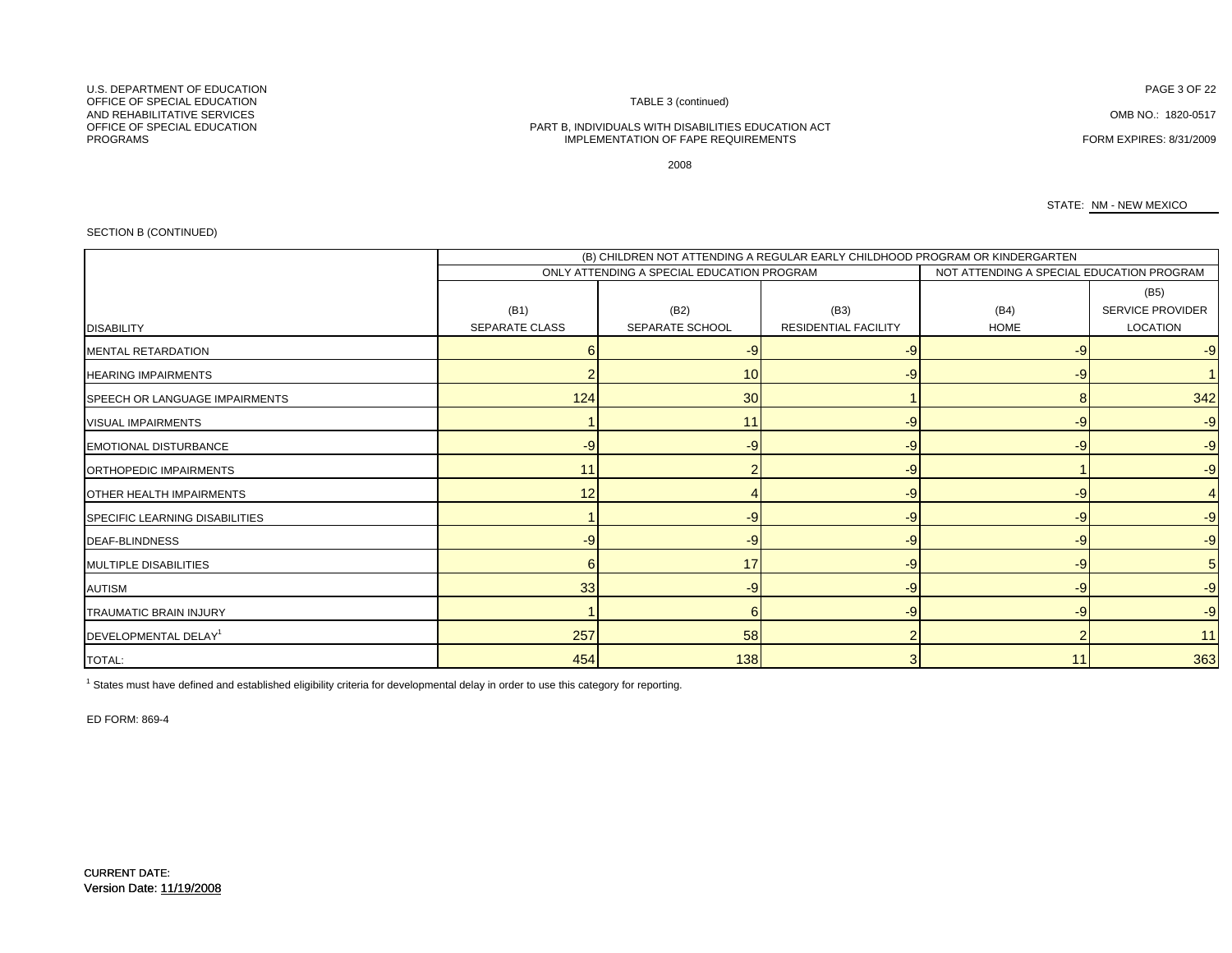U.S. DEPARTMENT OF EDUCATIONOFFICE OF SPECIAL EDUCATIONAND REHABILITATIVE SERVICESAND REHABILITATIVE SERVICES<br>OFFICE OF SPECIAL EDUCATION COMBINORES AND RESERVE TO A RESERVE THE DISABILITIES EDUCATION ACT PROGRAMS

TABLE 3 (continued)

### PART B, INDIVIDUALS WITH DISABILITIES EDUCATION ACT IMPLEMENTATION OF FAPE REQUIREMENTS FORM EXPIRES: 8/31/2009

N FAGE 4 OF 22

2008

STATE: NM - NEW MEXICO

SECTION B (CONTINUED)

|                                  |                                                  | (A) CHILDREN ATTENDING A REGULAR EARLY CHILDHOOD PROGRAM OR KINDERGARTEN<br>$(PERCENT)^T$ |                                                                     |
|----------------------------------|--------------------------------------------------|-------------------------------------------------------------------------------------------|---------------------------------------------------------------------|
|                                  | (A1)<br>IN REGULAR EARLY<br>CHILDHOOD PROGRAM AT | (A2)<br>IN THE REGULAR EARLY<br>CHILDHOOD PROGRAM 40%<br>TO 79% TIME                      | (A3)<br>IN REGULAR EARLY<br>CHILDHOOD PROGRAM LESS<br>THAN 40% TIME |
| <b>DISABILITY</b>                | LEAST 80% TIME (PERCENT)                         | (PERCENT)                                                                                 | (PERCENT)                                                           |
| MENTAL RETARDATION               | 0%                                               | 0%                                                                                        | 1%                                                                  |
| <b>HEARING IMPAIRMENTS</b>       | 1%                                               | 1%                                                                                        | 1%                                                                  |
| SPEECH OR LANGUAGE IMPAIRMENTS   | 50%                                              | 46%                                                                                       | 29%                                                                 |
| <b>VISUAL IMPAIRMENTS</b>        | 0%                                               | 0%                                                                                        | 0%                                                                  |
| <b>EMOTIONAL DISTURBANCE</b>     | 0%                                               | 0%                                                                                        | 0%                                                                  |
| ORTHOPEDIC IMPAIRMENTS           | 1%                                               | 0%                                                                                        | 0%                                                                  |
| <b>OTHER HEALTH IMPAIRMENTS</b>  | 1%                                               | 1%                                                                                        | $1\%$                                                               |
| SPECIFIC LEARNING DISABILITIES   | 0%                                               | 0%                                                                                        | $1\%$                                                               |
| <b>DEAF-BLINDNESS</b>            | 0%                                               | 0%                                                                                        | 0%                                                                  |
| <b>MULTIPLE DISABILITIES</b>     | 1%                                               | 1%                                                                                        | 2%                                                                  |
| <b>AUTISM</b>                    | 2%                                               | 3%                                                                                        | 5%                                                                  |
| <b>TRAUMATIC BRAIN INJURY</b>    | 0%                                               | 0%                                                                                        | 0%                                                                  |
| DEVELOPMENTAL DELAY <sup>2</sup> | 45%                                              | 47%                                                                                       | 59%                                                                 |
| <b>TOTAL:</b>                    | 100%                                             | 100%                                                                                      | 100%                                                                |

**1 STATES SHOULD NOT PROVIDE PERCENTAGES IN THIS SECTION, AS THEY WILL BE CALCULATED AFTER THE COUNTS ARE SUBMITTED.**

 $\blacksquare$ 

 $2$  States must have defined and established eligibility criteria for developmental delay in order to use this category for reporting.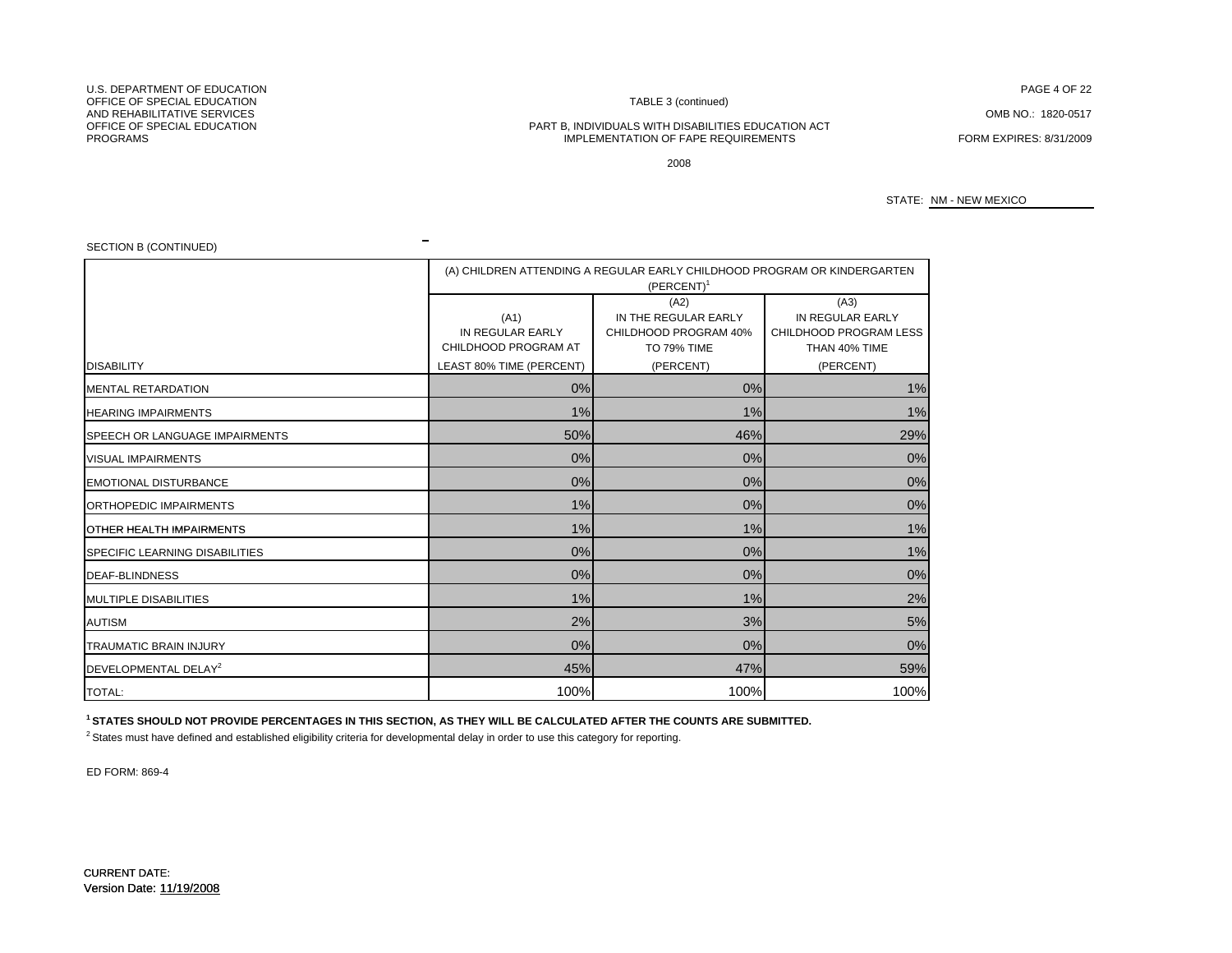PAGE 5 OF 22

OMB NO.: 1820-0517

OFFICE OF SPECIAL EDUCATION PART B, INDIVIDUALS WITH DISABILITIES EDUCATION ACT IMPLEMENTATION OF FAPE REQUIREMENTS **FORM EXPIRES: 8/31/2009** 

TABLE 3 (continued)

2008

STATE: NM - NEW MEXICO

SECTION B (continued)

|                                  |                                            | (B) CHILDREN NOT ATTENDING A REGULAR EARLY CHILDHOOD PROGRAM OR KINDERGARTEN | $(PERCENT)^1$                                    |                                              |                                                                 |
|----------------------------------|--------------------------------------------|------------------------------------------------------------------------------|--------------------------------------------------|----------------------------------------------|-----------------------------------------------------------------|
|                                  |                                            | ONLY ATTENDING A SPECIAL EDUCATION PROGRAM                                   |                                                  | NOT ATTENDING A SPECIAL EDUCATION<br>PROGRAM |                                                                 |
| <b>DISABILITY</b>                | (B1)<br><b>SEPARATE CLASS</b><br>(PERCENT) | (B2)<br>SEPARATE SCHOOL<br>(PERCENT)                                         | (B3)<br><b>RESIDENTIAL FACILITY</b><br>(PERCENT) | (B4)<br><b>HOME</b><br>(PERCENT)             | (B5)<br><b>SERVICE PROVIDER</b><br><b>LOCATION</b><br>(PERCENT) |
| <b>MENTAL RETARDATION</b>        | 1%                                         | 0%                                                                           | 0%                                               | 0%                                           | 0%                                                              |
| <b>HEARING IMPAIRMENTS</b>       | 0%                                         | 7%                                                                           | 0%                                               | 0%                                           | 0%                                                              |
| SPEECH OR LANGUAGE IMPAIRMENTS   | 27%                                        | 22%                                                                          | 33%                                              | 73%                                          | 94%                                                             |
| <b>VISUAL IMPAIRMENTS</b>        | 0%                                         | 8%                                                                           | 0%                                               | 0%                                           | 0%                                                              |
| <b>EMOTIONAL DISTURBANCE</b>     | 0%                                         | 0%                                                                           | 0%                                               | 0%                                           | 0%                                                              |
| ORTHOPEDIC IMPAIRMENTS           | 2%                                         | 1%                                                                           | 0%                                               | 9%                                           | 0%                                                              |
| <b>OTHER HEALTH IMPAIRMENTS</b>  | 3%                                         | 3%                                                                           | 0%                                               | 0%                                           | 1%                                                              |
| SPECIFIC LEARNING DISABILITIES   | 0%                                         | 0%                                                                           | 0%                                               | 0%                                           | 0%                                                              |
| <b>DEAF-BLINDNESS</b>            | 0%                                         | 0%                                                                           | 0%                                               | 0%                                           | 0%                                                              |
| <b>MULTIPLE DISABILITIES</b>     | 1%                                         | 12%                                                                          | 0%                                               | 0%                                           | 1%                                                              |
| <b>AUTISM</b>                    | 7%                                         | 0%                                                                           | 0%                                               | 0%                                           | 0%                                                              |
| <b>TRAUMATIC BRAIN INJURY</b>    | 0%                                         | 4%                                                                           | 0%                                               | 0%                                           | 0%                                                              |
| DEVELOPMENTAL DELAY <sup>2</sup> | 57%                                        | 42%                                                                          | 67%                                              | 18%                                          | 3%                                                              |
| <b>TOTAL:</b>                    | 100%                                       | 100%                                                                         | 100%                                             | 100%                                         | 100%                                                            |

**1 STATES SHOULD NOT PROVIDE PERCENTAGES IN THIS SECTION, AS THEY WILL BE CALCULATED AFTER THE COUNTS ARE SUBMITTED.**

<sup>2</sup> States must have defined and established eligibility criteria for developmental delay in order to use this category for reporting.

ED FORM: 869-4

U.S. DEPARTMENT OF EDUCATIONOFFICE OF SPECIAL EDUCATIONAND REHABILITATIVE SERVICESPROGRAMS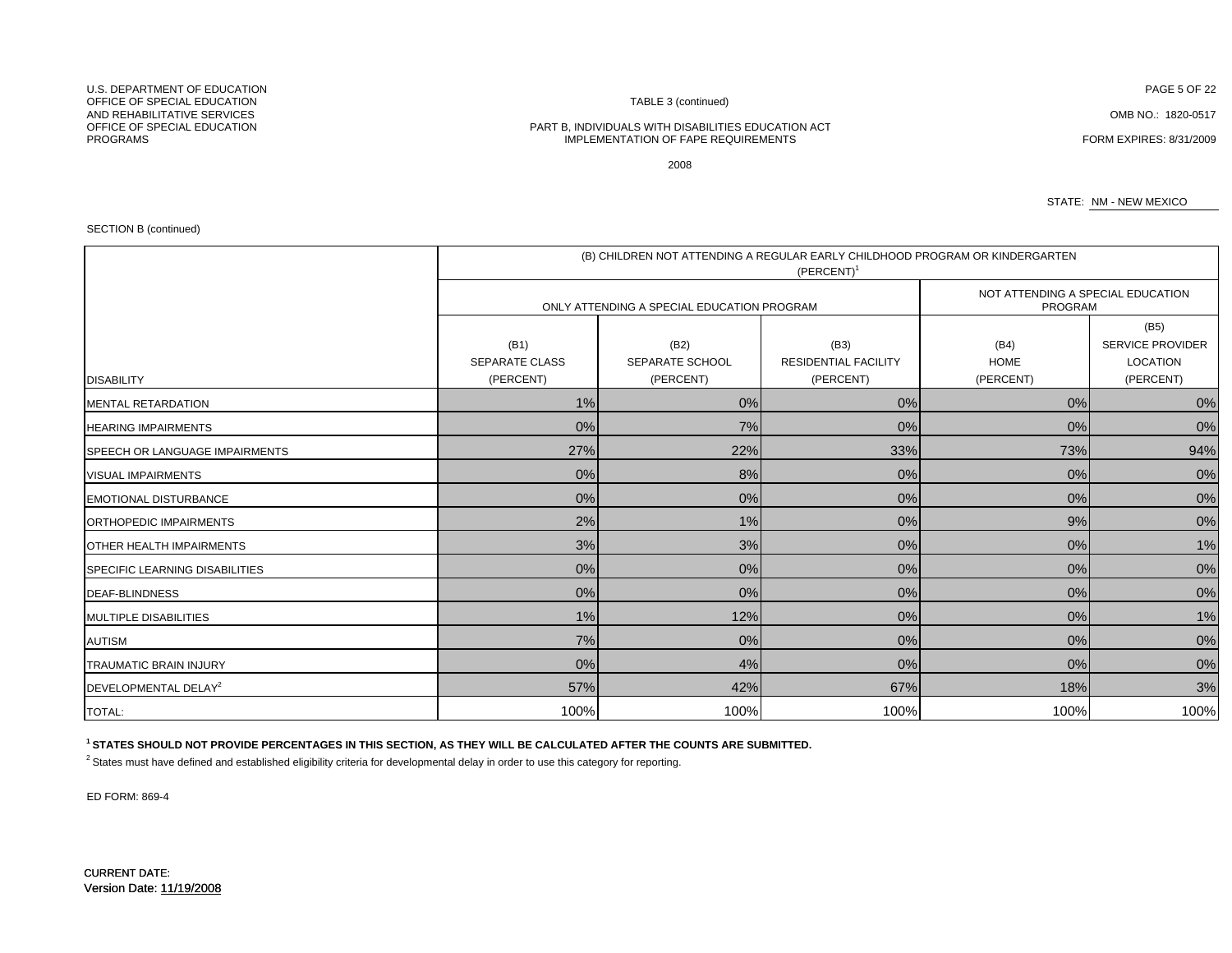CURRENT DATE: Version Date: 11/19/2008

ED FORM: 869-4

SECTION C. RACE/ETHNICITY OF CHILDREN WITH DISABILITIES AGES 3-5 BY EDUCATIONAL ENVIRONMENT

|                                                                                                            |                                                 |                                                                         | RACE/ETHNICITY       |                 |                |                 |                |              |  |
|------------------------------------------------------------------------------------------------------------|-------------------------------------------------|-------------------------------------------------------------------------|----------------------|-----------------|----------------|-----------------|----------------|--------------|--|
| <b>EDUCATIONAL ENVIRONMENT:</b>                                                                            |                                                 |                                                                         | <b>AMERICAN</b>      | <b>ASIAN OR</b> |                |                 |                |              |  |
|                                                                                                            |                                                 |                                                                         | <b>INDIAN OR</b>     | OTHER PACIFIC   | <b>BLACK</b>   |                 | <b>WHITE</b>   |              |  |
|                                                                                                            |                                                 |                                                                         | <b>ALASKA NATIVE</b> | <b>ISLANDER</b> | (Not Hispanic) | <b>HISPANIC</b> | (Not Hispanic) | <b>TOTAL</b> |  |
| (A)<br>CHILDREN ATTENDING A REGULAR EARLY<br>CHILDHOOD PROGRAM                                             |                                                 | (A1) IN THE REGULAR EARLY<br>CHILDHOOD PROGRAM AT<br>LEAST 80% OF TIME  | -9                   | 31              | 99             | 1933            | 1259           | 3322         |  |
|                                                                                                            |                                                 | (A2) IN THE REGULAR EARLY<br>CHILDHOOD PROGRAM 40% TO<br>79% OF TIME    | -9                   |                 | 19             | 457             | 243            | 724          |  |
|                                                                                                            |                                                 | (A3) IN THE REGULAR EARLY<br>CHILDHOOD PROGRAM LESS<br>THAN 40% OF TIME | -9                   |                 | 17             | 489             | 249            | 760          |  |
| (B)<br>CHILDREN NOT                                                                                        | ATTENDING A SPECIAL<br><b>EDUCATION PROGRAM</b> | (B1) SEPARATE CLASS                                                     | -9                   | 10              | 21             | 242             | 155            | 428          |  |
| <b>ATTENDING A REGULAR</b><br><b>EARLY CHILDHOOD</b>                                                       |                                                 | (B2) SEPARATE SCHOOL                                                    | -9                   |                 | 12             | 82              | 32             | 127          |  |
| <b>PROGRAM OR</b><br><b>KINDERGARTEN</b><br><b>NOT ATTENDING A</b><br><b>SPECIAL EDUCATION</b><br>PROGRAM: | (B3) RESIDENTIAL FACILITY                       | -9                                                                      | -9                   | -9              |                |                 |                |              |  |
|                                                                                                            |                                                 | (B4) HOME                                                               | -9                   | -9              | -9             |                 |                |              |  |
|                                                                                                            |                                                 | (B5) SERVICE PROVIDER<br><b>LOCATION</b>                                | -9                   |                 | 11             | 208             | 117            | 341          |  |
| (C) TOTAL (OF ROW A1 -B5)                                                                                  |                                                 |                                                                         | $-9$                 | 57              | 179            | 3412            | 2066           | 5714         |  |

U.S. DEPARTMENT OF EDUCATIONOFFICE OF SPECIAL EDUCATIONAND REHABILITATIVE SERVICES<br>OFFICE OF SPECIAL EDUCATION PROGRAMS

# PART B, INDIVIDUALS WITH DISABILITIES EDUCATION ACT IMPLEMENTATION OF FAPE REQUIREMENTS FORM EXPIRES: 8/31/2009 2008

OMB NO.: 1820-0517

STATE: NM - NEW MEXICO

N ASSEMBLING TO PAGE 6 OF 22 A REPORT OF 22 A REPORT OF 22 A REPORT OF 22 A REPORT OF 22 A REPORT OF 22 A REPORT OF 22 TABLE 3 (continued)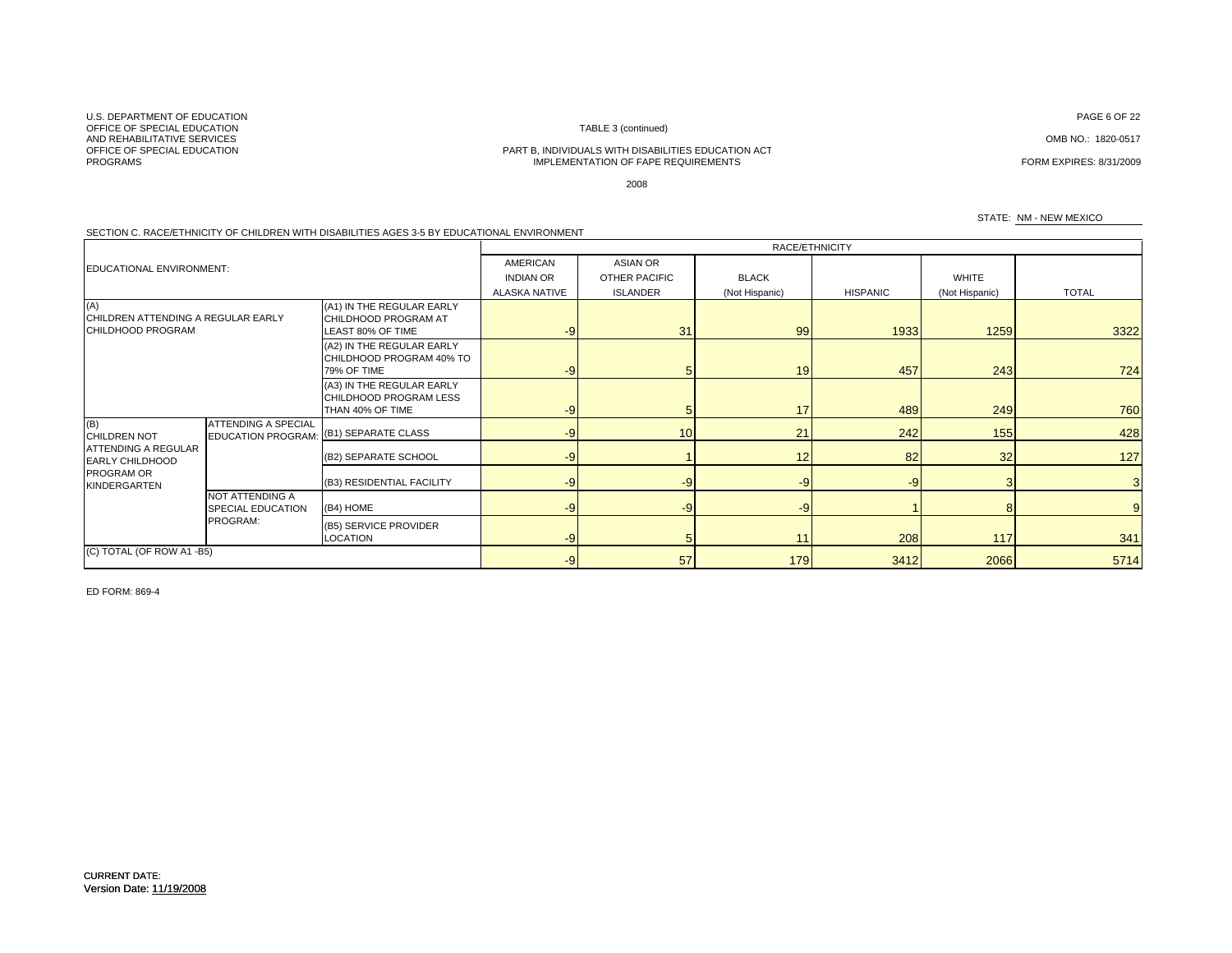U.S. DEPARTMENT OF EDUCATIONOFFICE OF SPECIAL EDUCATIONAND REHABILITATIVE SERVICES<br>OFFICE OF SPECIAL EDUCATION PROGRAMS

### TABLE 3 (continued)

### PART B, INDIVIDUALS WITH DISABILITIES EDUCATION ACT IMPLEMENTATION OF FAPE REQUIREMENTS FORM EXPIRES: 8/31/2009

N DISPONSIVE PAGE 7 OF 22 AND NOTE . AND NOTE THAT IS NOT THE RELEASED OF 22 AND NOTE 22 AND NOTE 22 AND NOTE 22

OMB NO.: 1820-0517

2008

### STATE: NM - NEW MEXICO

| SECTION C (CONTINUED)                                              |                                                               |                                                                        |                                     |                      |                |                 |                |              |  |  |
|--------------------------------------------------------------------|---------------------------------------------------------------|------------------------------------------------------------------------|-------------------------------------|----------------------|----------------|-----------------|----------------|--------------|--|--|
|                                                                    |                                                               |                                                                        | RACE/ETHNICITY<br>$($ PERCENT $)^1$ |                      |                |                 |                |              |  |  |
| <b>EDUCATIONAL ENVIRONMENT:</b>                                    |                                                               |                                                                        | <b>AMERICAN</b>                     | <b>ASIAN OR</b>      |                |                 |                |              |  |  |
|                                                                    |                                                               |                                                                        | <b>INDIAN OR</b>                    | <b>OTHER PACIFIC</b> | <b>BLACK</b>   |                 | <b>WHITE</b>   |              |  |  |
|                                                                    |                                                               |                                                                        | <b>ALASKA NATIVE</b>                | <b>ISLANDER</b>      | (Not Hispanic) | <b>HISPANIC</b> | (Not Hispanic) | <b>TOTAL</b> |  |  |
|                                                                    |                                                               |                                                                        | (PERCENT)                           | (PERCENT)            | (PERCENT)      | (PERCENT)       | (PERCENT)      | (PERCENT)    |  |  |
| (A) CHILDREN ATTENDING A REGULAR EARLY<br><b>CHILDHOOD PROGRAM</b> |                                                               | (A1) IN THE REGULAR EARLY<br>CHILDHOOD PROGRAM AT<br>LEAST 80% OF TIME | 0%                                  | 1%                   | 3%             | 58%             | 38%            | 100%         |  |  |
|                                                                    |                                                               | (A2) IN THE REGULAR EARLY                                              |                                     |                      |                |                 |                |              |  |  |
|                                                                    |                                                               | CHILDHOOD PROGRAM 40% TO<br>79% OF TIME                                | 0%                                  | 1%                   | 3%             | 63%             | 34%            | 100%         |  |  |
|                                                                    |                                                               | (A3) IN THE REGULAR EARLY<br><b>CHILDHOOD PROGRAM LESS</b>             |                                     |                      |                |                 |                |              |  |  |
|                                                                    |                                                               | THAN 40% OF TIME                                                       | 0%                                  | 1%                   | 2%             | 64%             | 33%            | 100%         |  |  |
| (B) CHILDREN NOT<br><b>ATTENDING A REGULAR</b>                     | ATTENDING A SPECIAL<br>EDUCATION PROGRAM: (B1) SEPARATE CLASS |                                                                        | 0%                                  | 2%                   | 5%             | 57%             | 36%            | 100%         |  |  |
| <b>EARLY CHILDHOOD</b><br><b>PROGRAM OR</b>                        |                                                               | (B2) SEPARATE SCHOOL                                                   | 0%                                  | 1%                   | 9%             | 65%             | 25%            | 100%         |  |  |
| KINDERGARTEN                                                       |                                                               | (B3) RESIDENTIAL FACILITY                                              | 0%                                  | 0%                   | $0\%$          | 0%              | 100%           | 100%         |  |  |
|                                                                    | <b>NOT ATTENDING A</b><br><b>SPECIAL EDUCATION</b>            | (B4) HOME                                                              | 0%                                  | 0%                   | 0%             | 11%             | 89%            | 100%         |  |  |
| PROGRAM:                                                           |                                                               | (B5) SERVICE PROVIDER<br><b>LOCATION</b>                               | 0%                                  | 1%                   | 3%             | 61%             | 34%            | 100%         |  |  |
| (C) TOTAL (OF ROW A1 -B5)                                          |                                                               |                                                                        | 0%                                  | 1%                   | 3%             | 60%             | 36%            | 100%         |  |  |

**1 STATES SHOULD NOT PROVIDE PERCENTAGES IN THIS SECTION, AS THEY WILL BE CALCULATED AFTER THE COUNTS ARE SUBMITTED.**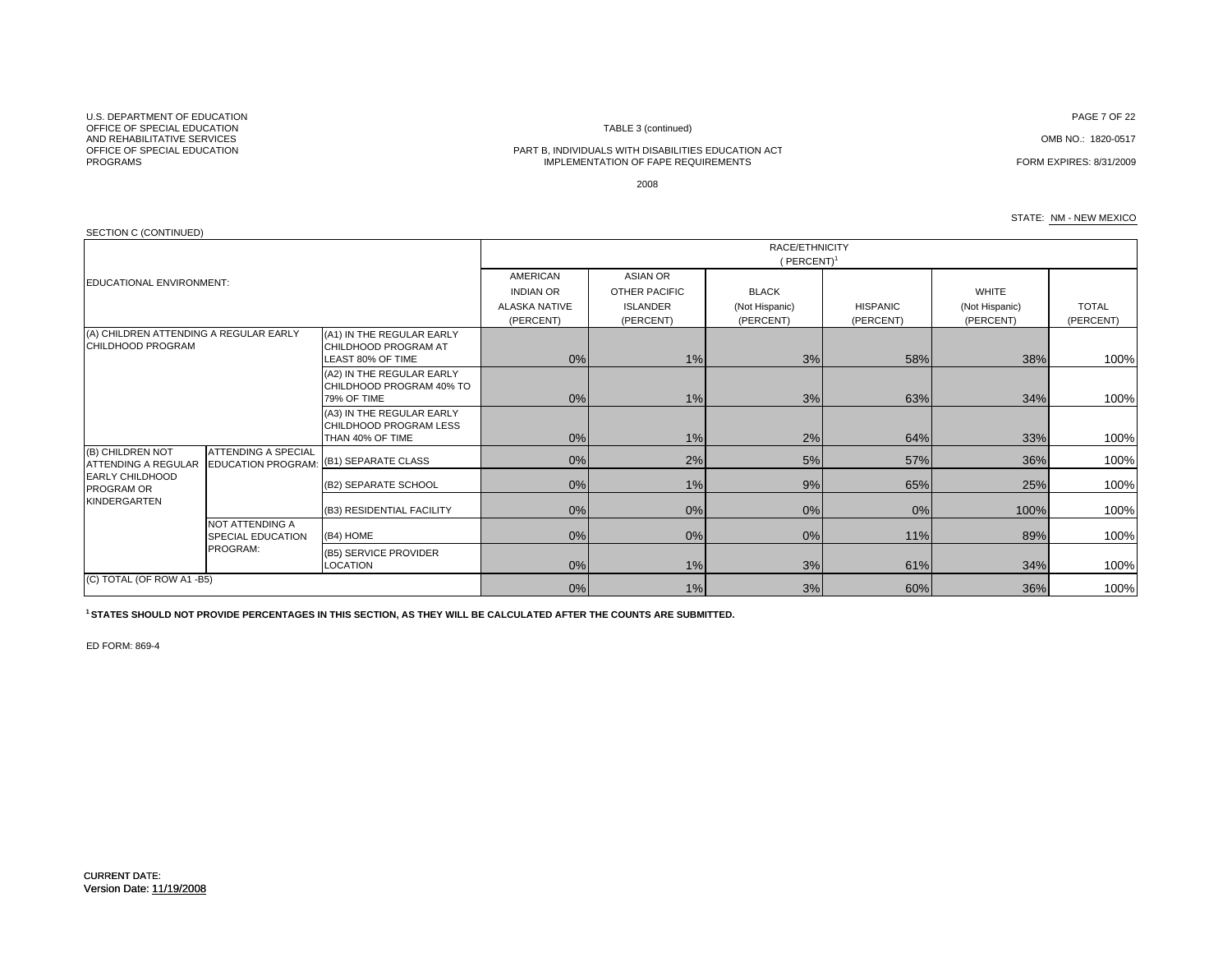TABLE 3

PAGE 8 OF 22

OMB NO.: 1820-0517

# OFFICE OF SPECIAL EDUCATION PART B, INDIVIDUALS WITH DISABILITIES EDUCATION ACT IMPLEMENTATION OF FAPE REQUIREMENTS FORM EXPIRES: 8/31/2009

2008

STATE: NM - NEW MEXIC

|                                                                       |                                                              |                                                                         | <b>GENDER</b>  |               |              |  |
|-----------------------------------------------------------------------|--------------------------------------------------------------|-------------------------------------------------------------------------|----------------|---------------|--------------|--|
| EDUCATIONAL ENVIRONMENT:                                              |                                                              |                                                                         | <b>MALE</b>    | <b>FEMALE</b> | <b>TOTAL</b> |  |
| (A)<br>CHILDREN ATTENDING A REGULAR EARLY CHILDHOOD<br><b>PROGRAM</b> |                                                              | (A1) IN THE REGULAR EARLY<br>CHILDHOOD PROGRAM AT LEAST<br>80% OF TIME  | 2565           | 1302          | 3867         |  |
|                                                                       |                                                              | (A2) IN THE REGULAR EARLY<br>CHILDHOOD PROGRAM 40% TO<br>79% OF TIME    | 513            | 244           | 757          |  |
|                                                                       |                                                              | (A3) IN THE REGULAR EARLY<br>CHILDHOOD PROGRAM LESS<br>THAN 40% OF TIME | 625            | 269           | 894          |  |
| (B)<br>CHILDREN NOT ATTENDING A<br><b>REGULAR EARLY CHILDHOOD</b>     | <b>ATTENDING A</b><br><b>SPECIAL</b><br><b>EDUCATION</b>     | (B1) SEPARATE CLASS                                                     | 330            | 124           | 454          |  |
| PROGRAM OR KINDERGARTEN                                               | PROGRAM:                                                     | (B2) SEPARATE SCHOOL                                                    | 82             | 56            | 138          |  |
|                                                                       |                                                              | (B3) RESIDENTIAL FACILITY                                               | $\overline{2}$ |               | 3            |  |
|                                                                       | <b>NOT ATTENDING A</b><br><b>SPECIAL</b><br><b>EDUCATION</b> | (B4) HOME                                                               | 8              | 3             | 11           |  |
|                                                                       | PROGRAM:                                                     | (B5) SERVICE PROVIDER<br><b>LOCATION</b>                                | 216            | 147           | 363          |  |
| (C) TOTAL (OF ROW A1 -B5)                                             |                                                              |                                                                         | 4341           | 2146          | 6487         |  |

SECTION D: GENDER OF CHILDREN WITH DISABILITIES AGES 3-5 BY EDUCATIONAL ENVIRONMENT

ED FORM: 869-4

CURRENT DATE: Version Date: 11/19/2008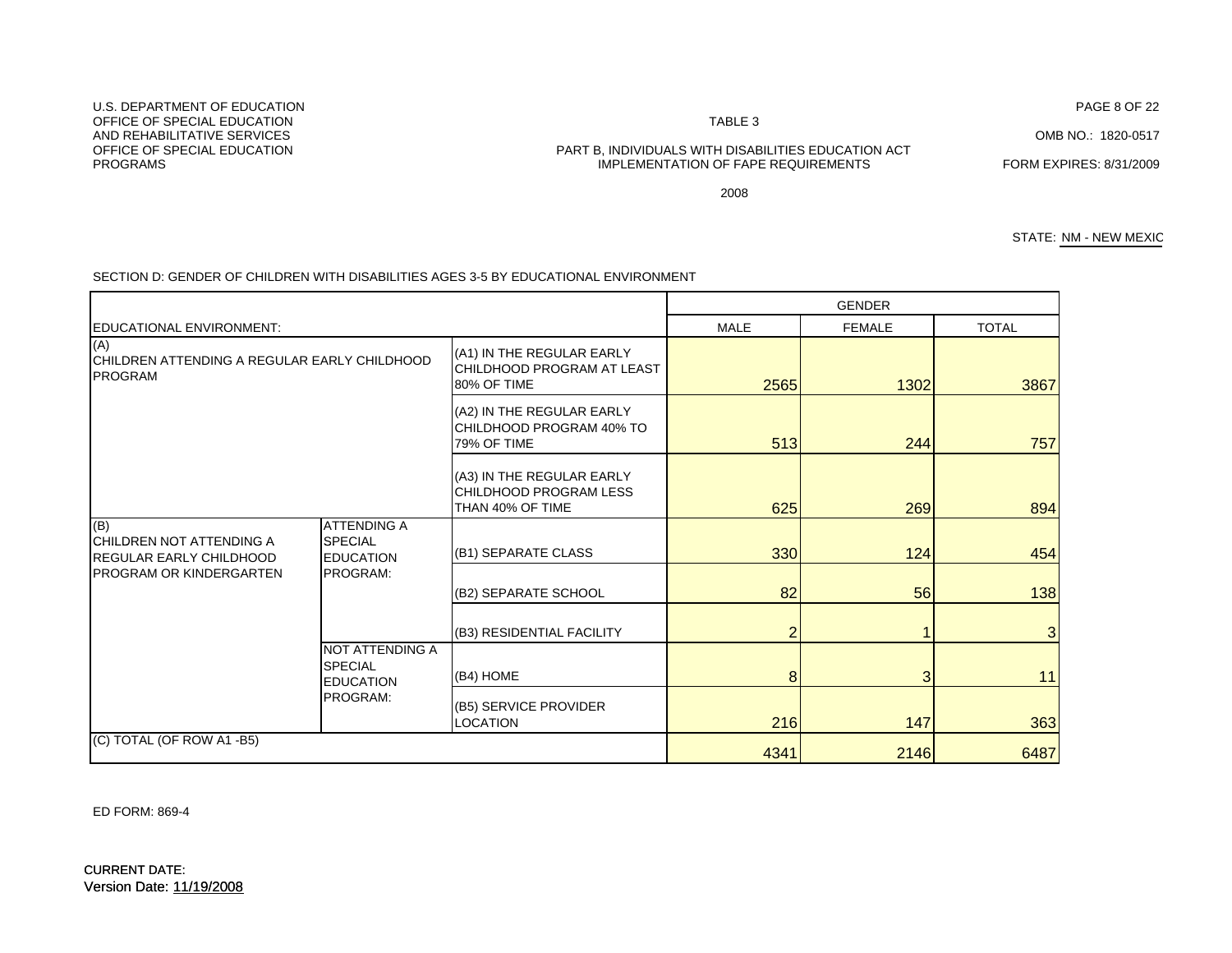TABLE 3

### OFFICE OF SPECIAL EDUCATION PART B, INDIVIDUALS WITH DISABILITIES EDUCATION ACT IMPLEMENTATION OF FAPE REQUIREMENTS FORM EXPIRES: 8/31/2009

PAGE 9 OF 22

OMB NO.: 1820-0517

2008

STATE: NM - NEW MEXICO

|                                                                       |                                                                |                                                                             |             | <b>GENDER</b><br>(PERCENT) |              |
|-----------------------------------------------------------------------|----------------------------------------------------------------|-----------------------------------------------------------------------------|-------------|----------------------------|--------------|
|                                                                       |                                                                |                                                                             | <b>MALE</b> | <b>FEMALE</b>              | <b>TOTAL</b> |
| EDUCATIONAL ENVIRONMENT:                                              |                                                                |                                                                             | (PERCENT)   | (PERCENT)                  | (PERCENT)    |
| (A)<br>CHILDREN ATTENDING A REGULAR EARLY CHILDHOOD<br><b>PROGRAM</b> |                                                                | (A1) IN THE REGULAR EARLY<br>CHILDHOOD PROGRAM AT LEAST<br>80% OF TIME      | 66%         | 34%                        | 100%         |
|                                                                       |                                                                | (A2) IN THE REGULAR EARLY<br>CHILDHOOD PROGRAM 40% TO<br><b>79% OF TIME</b> | 68%         | 32%                        | 100%         |
|                                                                       |                                                                | (A3) IN THE REGULAR EARLY<br>CHILDHOOD PROGRAM LESS<br>THAN 40% OF TIME     | 70%         | 30%                        | 100%         |
| (B)<br>CHILDREN NOT ATTENDING A<br><b>REGULAR EARLY CHILDHOOD</b>     | <b>ATTENDING A</b><br>SPECIAL EDUCATION<br>PROGRAM:            | (B1) SEPARATE CLASS                                                         | 73%         | 27%                        | 100%         |
| <b>PROGRAM OR KINDERGARTEN</b>                                        |                                                                | (B2) SEPARATE SCHOOL                                                        | 59%         | 41%                        | 100%         |
|                                                                       |                                                                | (B3) RESIDENTIAL FACILITY                                                   | 67%         | 33%                        | 100%         |
|                                                                       | <b>NOT ATTENDING A</b><br><b>SPECIAL EDUCATION</b><br>PROGRAM: | (B4) HOME                                                                   | 73%         | 27%                        | 100%         |
|                                                                       |                                                                | (B5) SERVICE PROVIDER<br><b>LOCATION</b>                                    | 60%         | 40%                        | 100%         |
| (C) TOTAL (OF ROW A1 -B5)                                             |                                                                |                                                                             | 67%         | 33%                        | 100%         |

### SECTION D (CONTINUED)

**1 STATES SHOULD NOT PROVIDE PERCENTAGES IN THIS SECTION, AS THEY WILL BE CALCULATED AFTER THE COUNTS ARE SUBMITTED.**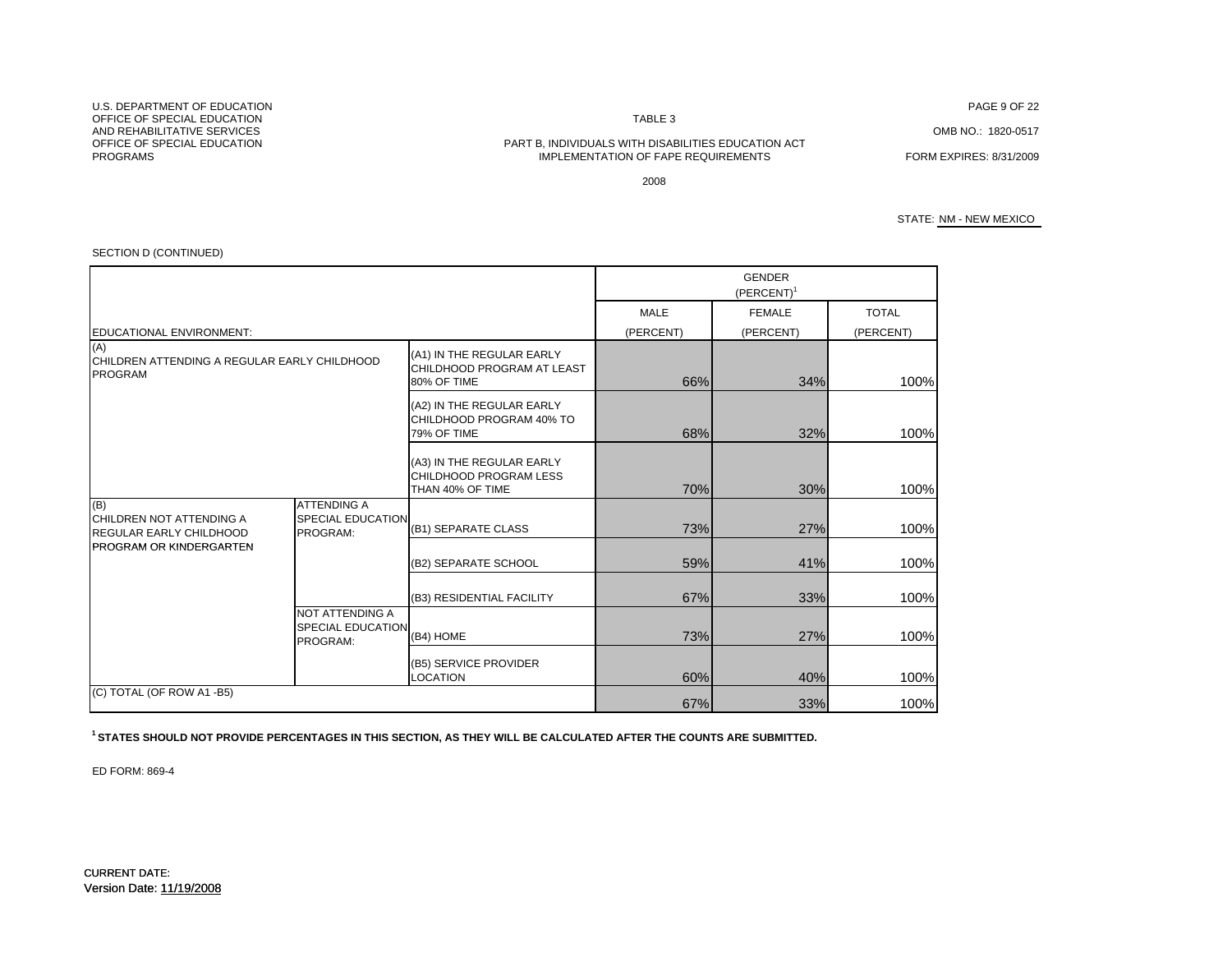# OFFICE OF SPECIAL EDUCATION PART B, INDIVIDUALS WITH DISABILITIES EDUCATION ACT IMPLEMENTATION OF FAPE REQUIREMENTS

TABLE 3

2008

STATE: NM - NEW MEXICO

|                                                                       |                                                              |                                                                         |            | LIMITED ENGLISH PROFICIENCY STATUS |              |  |  |
|-----------------------------------------------------------------------|--------------------------------------------------------------|-------------------------------------------------------------------------|------------|------------------------------------|--------------|--|--|
| EDUCATIONAL ENVIRONMENT:                                              |                                                              |                                                                         | <b>YES</b> | <b>NO</b>                          | <b>TOTAL</b> |  |  |
| (A)<br>CHILDREN ATTENDING A REGULAR EARLY CHILDHOOD<br><b>PROGRAM</b> |                                                              | (A1) IN THE REGULAR EARLY<br>CHILDHOOD PROGRAM AT LEAST<br>80% OF TIME  | 390        | 3477                               | 3867         |  |  |
|                                                                       |                                                              | (A2) IN THE REGULAR EARLY<br>CHILDHOOD PROGRAM 40% TO<br>79% OF TIME    | 38         | 719                                | 757          |  |  |
|                                                                       |                                                              | (A3) IN THE REGULAR EARLY<br>CHILDHOOD PROGRAM LESS<br>THAN 40% OF TIME | 75         | 819                                | 894          |  |  |
| (B)<br>CHILDREN NOT ATTENDING A<br><b>REGULAR EARLY CHILDHOOD</b>     | <b>ATTENDING A</b><br><b>SPECIAL</b><br><b>EDUCATION</b>     | (B1) SEPARATE CLASS                                                     | $-9$       | 454                                | 454          |  |  |
| <b>PROGRAM OR KINDERGARTEN</b>                                        | PROGRAM:                                                     | (B2) SEPARATE SCHOOL                                                    | $-9$       | 138                                | 138          |  |  |
|                                                                       |                                                              | (B3) RESIDENTIAL FACILITY                                               | $-9$       |                                    | $\mathbf{3}$ |  |  |
|                                                                       | <b>NOT ATTENDING A</b><br><b>SPECIAL</b><br><b>EDUCATION</b> | (B4) HOME                                                               | $-9$       | 11                                 | 11           |  |  |
|                                                                       | PROGRAM:                                                     | (B5) SERVICE PROVIDER<br><b>LOCATION</b>                                |            | 362                                | 363          |  |  |
| (C) TOTAL (OF ROW A1 -B5)                                             |                                                              |                                                                         | 504        | 5983                               | 6487         |  |  |

# SECTION E: LIMITED ENGLISH PROFICIENCY STATUS OF CHILDREN WITH DISABILITIES AGES 3-5 BY EDUCATIONAL ENVIRONMENT

ED FORM: 869-4

PAGE 10 OF 22

OMB NO.: 1820-0517

FORM EXPIRES: 8/31/2009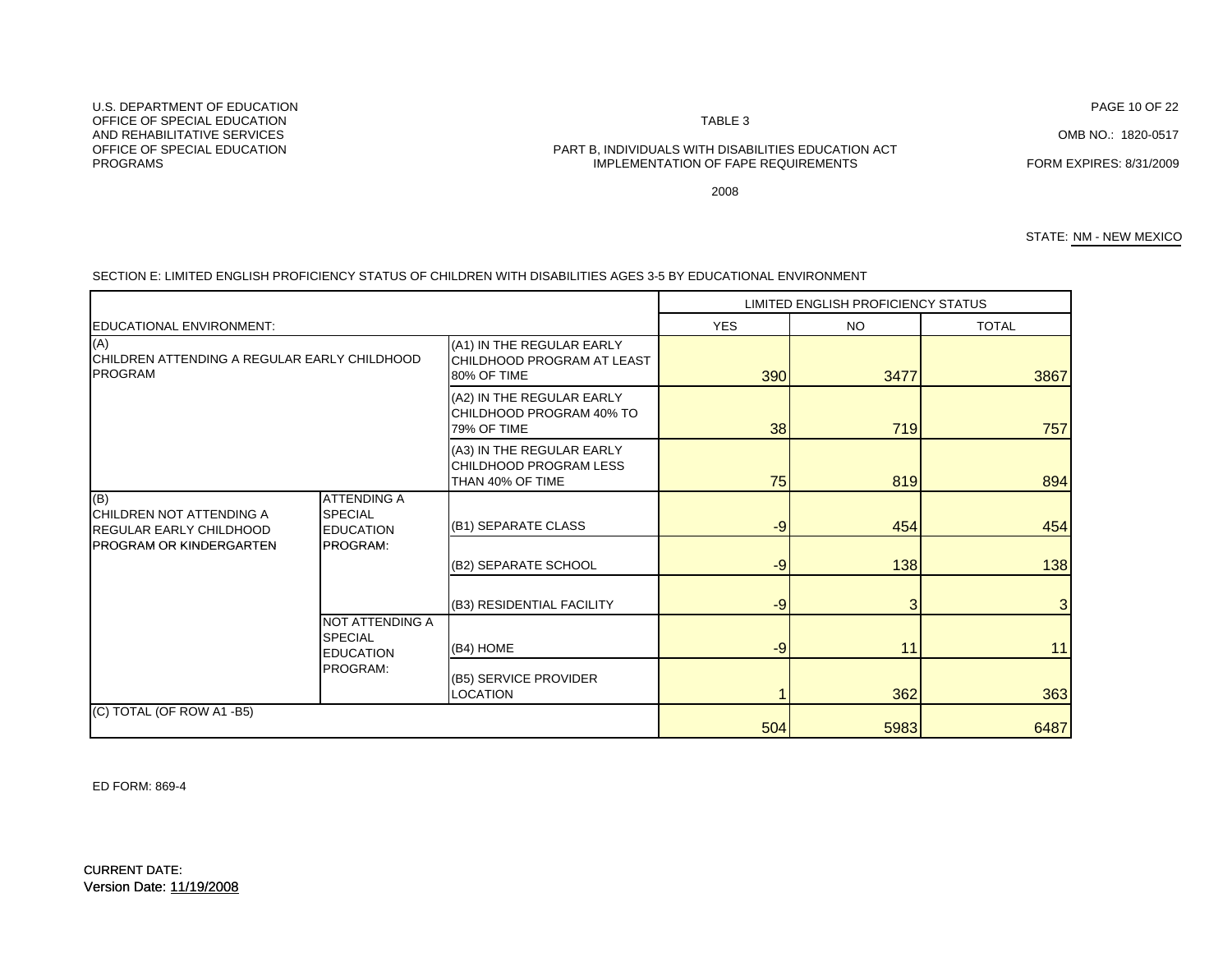### TABLE 3

# OFFICE OF SPECIAL EDUCATION PART B, INDIVIDUALS WITH DISABILITIES EDUCATION ACT IMPLEMENTATION OF FAPE REQUIREMENTS FORM EXPIRES: 8/31/2009

PAGE 11 OF 22

OMB NO.: 1820-0517

2008

STATE: NM - NEW MEXICO

|                                                                               |                                                          |                                                                               |            | LIMITED ENGLISH PROFICIENCY STATUS<br>$(PERCENT)^1$ |              |
|-------------------------------------------------------------------------------|----------------------------------------------------------|-------------------------------------------------------------------------------|------------|-----------------------------------------------------|--------------|
|                                                                               |                                                          |                                                                               | <b>YES</b> | <b>NO</b>                                           | <b>TOTAL</b> |
| <b>EDUCATIONAL ENVIRONMENT:</b>                                               | (PERCENT)                                                | (PERCENT)                                                                     | (PERCENT)  |                                                     |              |
| (A)<br><b>ICHILDREN ATTENDING A REGULAR EARLY CHILDHOOD</b><br><b>PROGRAM</b> |                                                          | (A1) IN THE REGULAR EARLY<br><b>CHILDHOOD PROGRAM AT LEAST</b><br>80% OF TIME | 10%        | 90%                                                 | 100%         |
|                                                                               |                                                          | (A2) IN THE REGULAR EARLY<br>CHILDHOOD PROGRAM 40% TO<br>79% OF TIME          | 5%         | 95%                                                 | 100%         |
|                                                                               |                                                          | (A3) IN THE REGULAR EARLY<br>CHILDHOOD PROGRAM LESS<br>THAN 40% OF TIME       | 8%         | 92%                                                 | 100%         |
| (B)<br><b>ICHILDREN NOT ATTENDING A</b><br><b>REGULAR EARLY CHILDHOOD</b>     | <b>ATTENDING A</b><br><b>SPECIAL</b><br><b>EDUCATION</b> | (B1) SEPARATE CLASS                                                           | 0%         | 100%                                                | 100%         |
| <b>PROGRAM OR KINDERGARTEN</b>                                                | PROGRAM:                                                 | (B2) SEPARATE SCHOOL                                                          | 0%         | 100%                                                | 100%         |
|                                                                               |                                                          | (B3) RESIDENTIAL FACILITY                                                     | 0%         | 100%                                                | 100%         |
| <b>NOT ATTENDING A</b><br><b>SPECIAL</b><br><b>EDUCATION</b>                  |                                                          | (B4) HOME                                                                     | 0%         | 100%                                                | 100%         |
|                                                                               | PROGRAM:                                                 | (B5) SERVICE PROVIDER<br><b>LOCATION</b>                                      | 0%         | 100%                                                | 100%         |
| (C) TOTAL (OF ROW A1 -B5)                                                     |                                                          |                                                                               | 8%         | 92%                                                 | 100%         |

## SECTION E (CONTINUED)

**1 STATES SHOULD NOT PROVIDE PERCENTAGES IN THIS SECTION, AS THEY WILL BE CALCULATED AFTER THE COUNTS ARE SUBMITTED.**

ED FORM: 869-4

CURRENT DATE: Version Date: 11/19/2008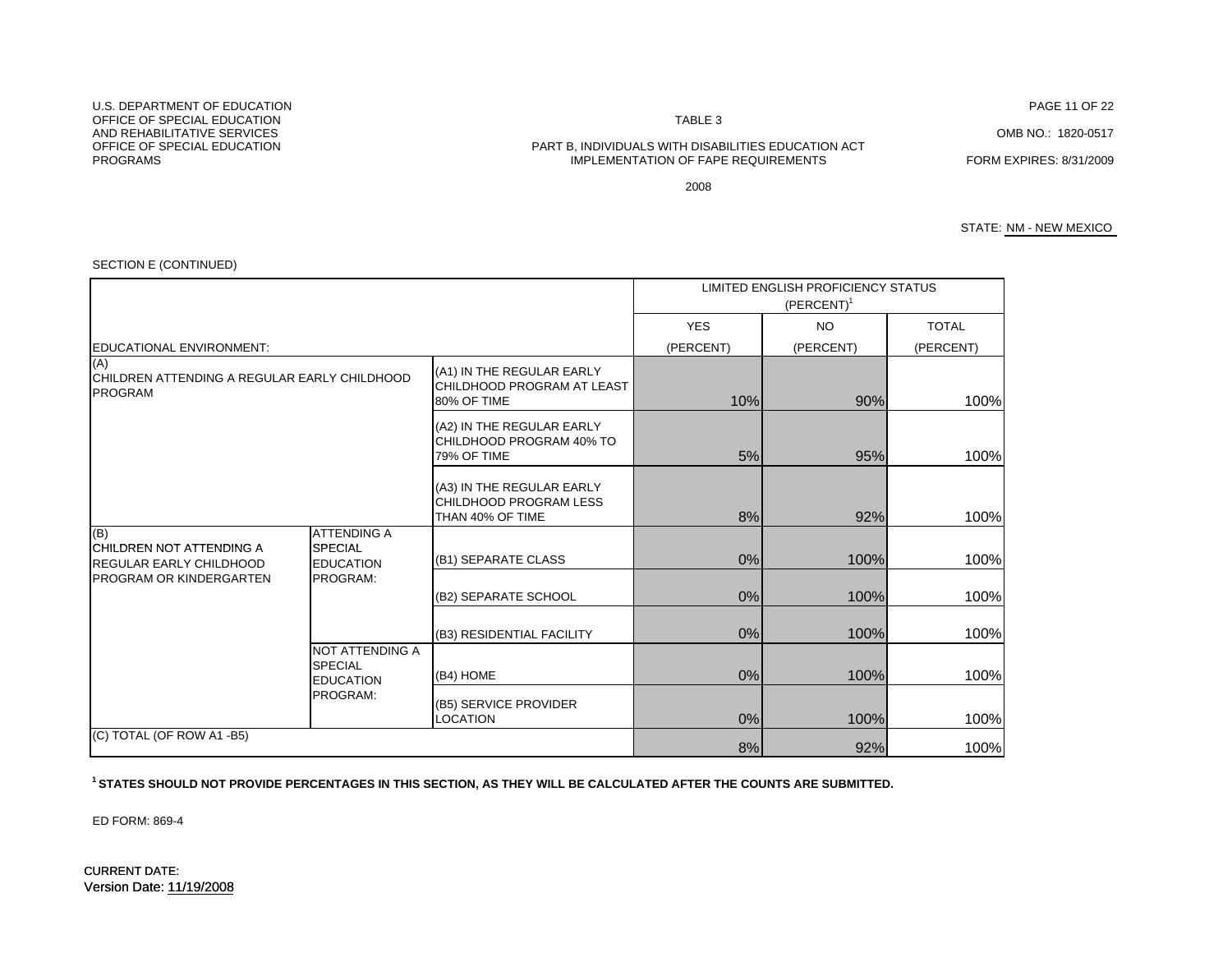PAGE 12 OF 22<br>TABLE 3 (continued)

OMB NO.: 1820-0517

OFFICE OF SPECIAL EDUCATION PART B, INDIVIDUALS WITH DISABILITIES EDUCATION ACT **PROGRAMS** THE REQUIREMENTATION OF FAPE REQUIREMENTS FORM EXPIRES: 8/31/2009

2008

STATE: NM - NEW MEXICO

# SECTION F: EDUCATIONAL ENVIRONMENT AND AGE CATEGORY OF CHILDREN WITH DISABILITIES AGES 6 -21 BY DISABILITY

|                                        | (A)<br>INSIDE THE REGULAR CLASS 80% OR MORE OF DAY |                  |                  | (B)<br>INSIDE THE REGULAR CLASS NO MORE THAN 79% OF<br>DAY BUT NO LESS THAN 40% OF DAY |                  |              |  |
|----------------------------------------|----------------------------------------------------|------------------|------------------|----------------------------------------------------------------------------------------|------------------|--------------|--|
| <b>DISABILITY</b>                      | (1)<br>$6 - 11$                                    | (2)<br>$12 - 17$ | (3)<br>18-21     | (4)<br>$6 - 11$                                                                        | (5)<br>$12 - 17$ | (6)<br>18-21 |  |
| <b>MENTAL RETARDATION</b>              | 77                                                 | 90               | 85               | 137                                                                                    | 194              | 37           |  |
| <b>HEARING IMPAIRMENTS</b>             | 101                                                | 118              | 22               | 50                                                                                     | 44               | $\bf 8$      |  |
| <b>ISPEECH OR LANGUAGE IMPAIRMENTS</b> | 5866                                               | 955              | 47               | 912                                                                                    | 514              | 24           |  |
| <b>VISUAL IMPAIRMENTS</b>              | 46                                                 | 39               | 6                | 23                                                                                     | 18               | $\mathbf{1}$ |  |
| <b>EMOTIONAL DISTURBANCE</b>           | 249                                                | 479              | 71               | 138                                                                                    | 296              | 38           |  |
| <b>ORTHOPEDIC IMPAIRMENTS</b>          | 70                                                 | 43               | 5                | 15                                                                                     | 26               | 1            |  |
| <b>IOTHER HEALTH IMPAIRMENTS</b>       | 568                                                | 882              | 80               | 314                                                                                    | 524              | 44           |  |
| <b>SPECIFIC LEARNING DISABILITIES</b>  | 2401                                               | 5655             | 825              | 1984                                                                                   | 3577             | 371          |  |
| <b>IDEAF-BLINDNESS</b>                 | -9                                                 |                  | $-9$             | $-9$                                                                                   | $-9$             | -9           |  |
| <b>MULTIPLE DISABILITIES</b>           | 35                                                 | 54               | 19               | 36                                                                                     | 56               | 14           |  |
| <b>AUTISM</b>                          | 153                                                | 120              | 29               | 117                                                                                    | 80               | 11           |  |
| <b>TRAUMATIC BRAIN INJURY</b>          | 22                                                 | 38               | $\boldsymbol{9}$ | 13                                                                                     | 24               | 9            |  |
| DEVELOPMENTAL DELAY <sup>1</sup>       | 1564                                               |                  |                  | 493                                                                                    |                  |              |  |
| <b>TOTAL:</b>                          | 11152                                              | 8474             | 1198             | 4232                                                                                   | 5353             | 558          |  |

<sup>1</sup>States must have defined and established eligibility criteria for developmental delay in order to use this category for reporting.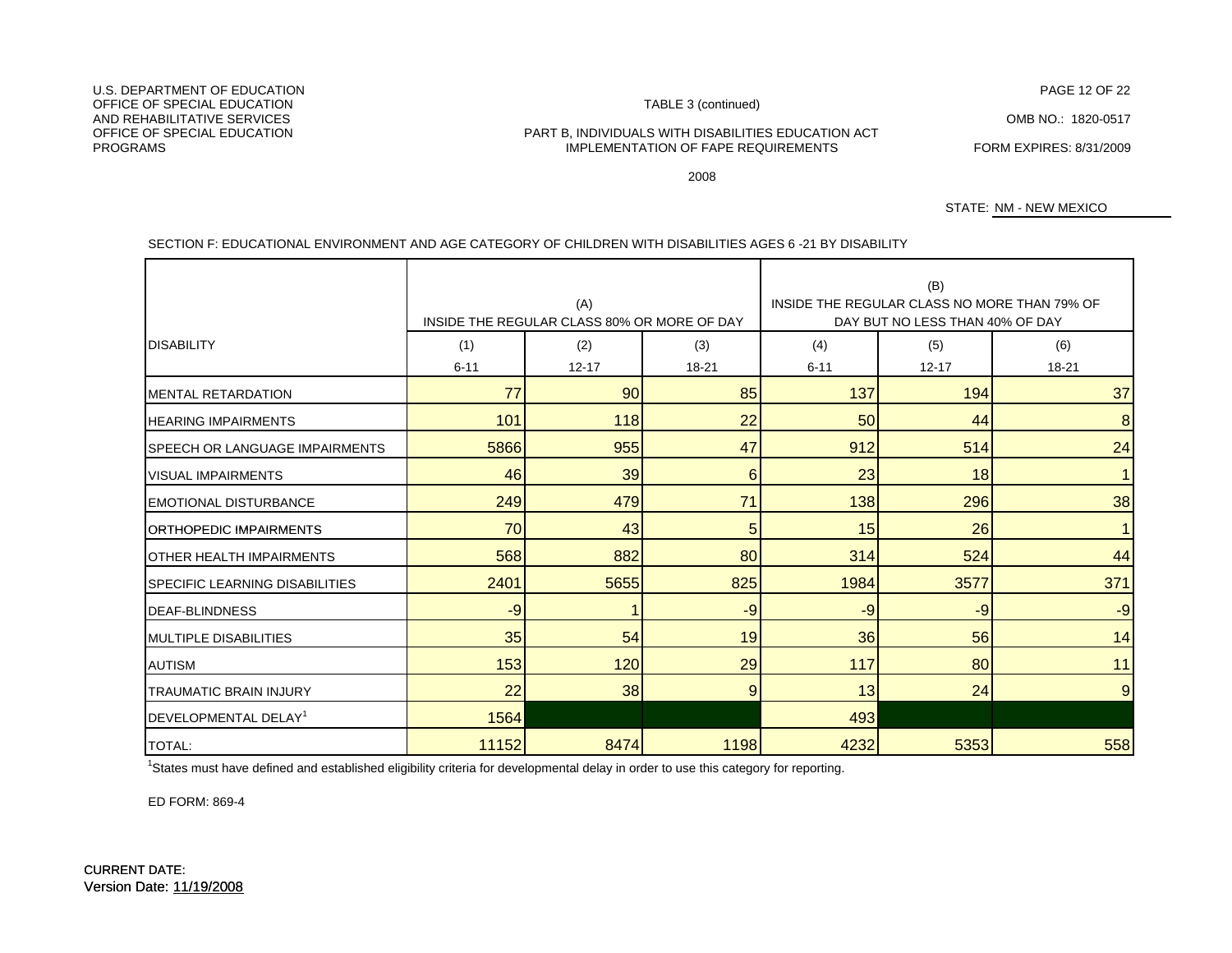### U.S. DEPARTMENT OF EDUCATIONN DISPONSIVE PAGE 13 OF 22 AND THE SERVICE OF STATE OF STATE OF 22 AND THE SERVICE OF 22 AND THE SERVICE OF 22

OFFICE OF SPECIAL EDUCATION **TABLE 3** (continued) AND REHABILITATIVE SERVICESAND REHABILITATIVE SERVICES GARD COMB NO.: 1820-0517<br>OFFICE OF SPECIAL EDUCATION COMBINERY CONTROLLED BART B, INDIVIDUALS WITH DISABILITIES EDUCATION ACT PROGRAMS

PART B, INDIVIDUALS WITH DISABILITIES EDUCATION ACT IMPLEMENTATION OF FAPE REQUIREMENTS FORM EXPIRES: 8/31/2009

2008

STATE: NM - NEW MEXICO

# SECTION F (CONTINUED)

|                                       |                                               | (C)            |                          |                 | (D)       |                |  |
|---------------------------------------|-----------------------------------------------|----------------|--------------------------|-----------------|-----------|----------------|--|
|                                       | INSIDE REGULAR CLASS FOR LESS THAN 40% OF DAY |                |                          | SEPARATE SCHOOL |           |                |  |
| <b>DISABILITY</b>                     | (7)                                           | (8)            | (9)                      | (10)            | (11)      | (12)           |  |
|                                       | $6 - 11$                                      | $12 - 17$      | $18 - 21$                | $6 - 11$        | $12 - 17$ | 18-21          |  |
| MENTAL RETARDATION                    | 307                                           | 625            | 190                      | $-9$            | 4         |                |  |
| <b>HEARING IMPAIRMENTS</b>            | 35                                            | 40             | 8                        | 25              | 62        | 9              |  |
| <b>SPEECH OR LANGUAGE IMPAIRMENTS</b> | 427                                           | 194            | 14                       | $\overline{2}$  |           | $-9$           |  |
| <b>VISUAL IMPAIRMENTS</b>             | 14                                            | 13             | 3                        |                 | 11        | 4              |  |
| <b>EMOTIONAL DISTURBANCE</b>          | 266                                           | 488            | 53                       |                 | 17        | $\overline{2}$ |  |
| ORTHOPEDIC IMPAIRMENTS                | 20                                            | 23             | $\overline{2}$           |                 | $-9$      | $-9$           |  |
| <b>OTHER HEALTH IMPAIRMENTS</b>       | 216                                           | 343            | 39                       | 3 <sub>l</sub>  | 6         | $-9$           |  |
| <b>SPECIFIC LEARNING DISABILITIES</b> | 777                                           | 1773           | 280                      | 3               | 54        | $\overline{7}$ |  |
| <b>IDEAF-BLINDNESS</b>                |                                               | $\overline{c}$ | $\overline{\phantom{a}}$ | $-9$            |           | $-9$           |  |
| <b>MULTIPLE DISABILITIES</b>          | 195                                           | 286            | 128                      |                 | 16        | $\overline{7}$ |  |
| <b>AUTISM</b>                         | 246                                           | 145            | 29                       | $-9$            | -9        | -9             |  |
| <b>TRAUMATIC BRAIN INJURY</b>         | 26                                            | 39             |                          | $-9$            |           | $-9$           |  |
| DEVELOPMENTAL DELAY <sup>1</sup>      | 424                                           |                |                          | $-9$            |           |                |  |
| <b>TOTAL:</b>                         | 2954                                          | 3971           | 752                      | 43              | 173       | 30             |  |

<sup>1</sup>States must have defined and established eligibility criteria for developmental delay in order to use this category for reporting.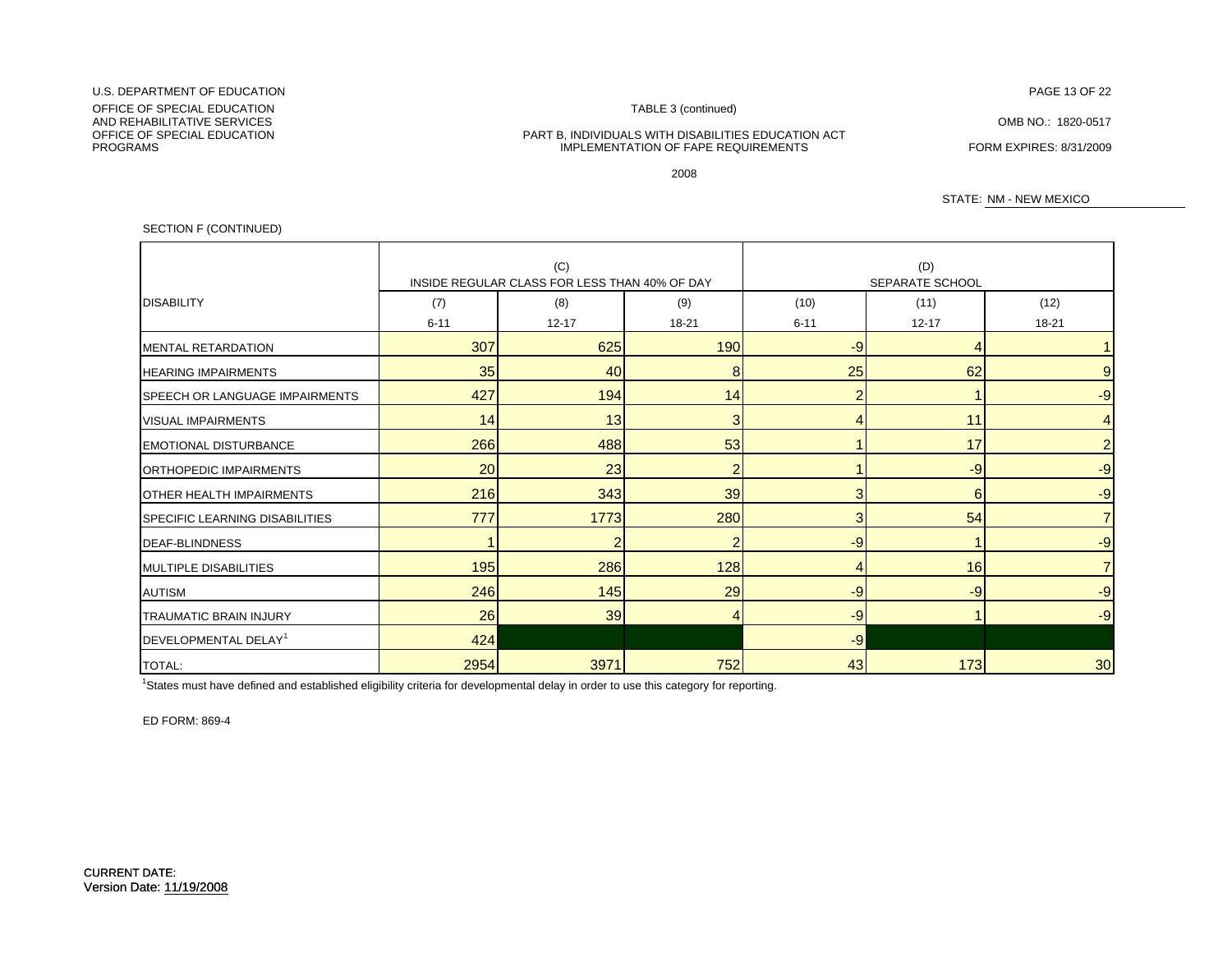U.S. DEPARTMENT OF EDUCATIONOFFICE OF SPECIAL EDUCATION **TABLE 3** (continued) AND REHABILITATIVE SERVICESAND REHABILITATIVE SERVICES COMB NO.: 1820-0517<br>OFFICE OF SPECIAL EDUCATION COMB NO.: 1820-0517 PROGRAMS

N FAGE 14 OF 22

### PART B, INDIVIDUALS WITH DISABILITIES EDUCATION ACT IMPLEMENTATION OF FAPE REQUIREMENTS FORM EXPIRES: 8/31/2009

2008

STATE: NM - NEW MEXICO

## SECTION F (CONTINUED)

|                                       |          | (E)<br><b>RESIDENTIAL FACILITY</b> |           | (F)<br>HOMEBOUND/HOSPITAL |                |                |  |
|---------------------------------------|----------|------------------------------------|-----------|---------------------------|----------------|----------------|--|
| <b>DISABILITY</b>                     | (13)     | (14)                               | (15)      | (16)                      | (17)           | (18)           |  |
|                                       | $6 - 11$ | $12 - 17$                          | $18 - 21$ | $6 - 11$                  | $12 - 17$      | $18 - 21$      |  |
| <b>MENTAL RETARDATION</b>             |          |                                    | $-9$      | $-9$                      | 4              | 2              |  |
| <b>HEARING IMPAIRMENTS</b>            | $-9$     |                                    |           | $-9$                      | $-9$           | $-9$           |  |
| <b>SPEECH OR LANGUAGE IMPAIRMENTS</b> | $-9$     | -9                                 | -9        |                           | 3              |                |  |
| <b>VISUAL IMPAIRMENTS</b>             | $-9$     | -9                                 | -9        | $-9$                      | $\overline{2}$ | $-9$           |  |
| <b>EMOTIONAL DISTURBANCE</b>          | $-9$     | 62                                 | 6         | 14                        | 15             | $\overline{c}$ |  |
| ORTHOPEDIC IMPAIRMENTS                | $-9$     | $-9$                               | -9        |                           | $\overline{2}$ | $-9$           |  |
| <b>OTHER HEALTH IMPAIRMENTS</b>       |          | 33                                 |           | 20                        | 29             | $\overline{c}$ |  |
| <b>SPECIFIC LEARNING DISABILITIES</b> | $-9$     | 18                                 |           | 5                         | 29             | $\bf{8}$       |  |
| <b>IDEAF-BLINDNESS</b>                | $-9$     | $-9$                               | -9        | $-9$                      | $-9$           | $-9$           |  |
| <b>MULTIPLE DISABILITIES</b>          | $-9$     |                                    | $-9$      | 17                        | 19             | 12             |  |
| <b>AUTISM</b>                         | $-9$     | -9                                 | -9        | 6                         | 7              | $\overline{2}$ |  |
| <b>TRAUMATIC BRAIN INJURY</b>         | $-9$     | $-9$                               | $-9$      | 3                         |                | $-9$           |  |
| DEVELOPMENTAL DELAY <sup>1</sup>      | 1        |                                    |           | 11                        |                |                |  |
| <b>TOTAL:</b>                         | 3        | 116                                | 12        | 78                        | 111            | 29             |  |

1 States must have defined and established eligibility criteria for developmental delay in order to use this category for reporting.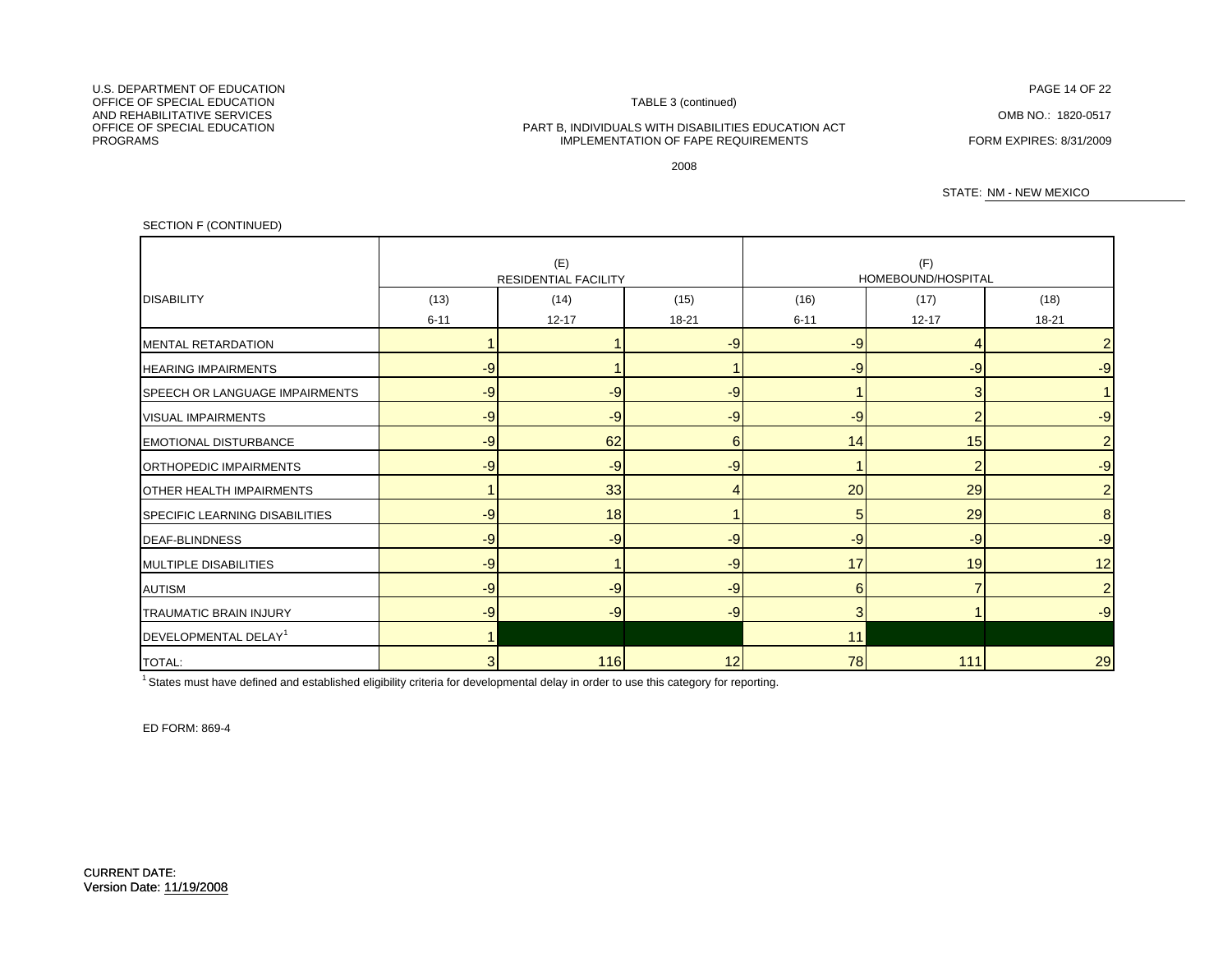IMPLEMENTATION OF FAPE REQUIREMENTS FORM EXPIRES: 8/31/2009

2008

### STATE: NM - NEW MEXICO

### SECTION F (CONTINUED)

|                                       | (G)      |                                |           |                | (H)                                  |                |  |
|---------------------------------------|----------|--------------------------------|-----------|----------------|--------------------------------------|----------------|--|
|                                       |          | <b>CORRECTIONAL FACILITIES</b> |           |                | PARENTALLY PLACED IN PRIVATE SCHOOLS |                |  |
| <b>DISABILITY</b>                     | (19)     | (20)                           | (21)      | (22)           | (23)                                 | (24)           |  |
|                                       | $6 - 11$ | $12 - 17$                      | $18 - 21$ | $6 - 11$       | $12 - 17$                            | 18-21          |  |
| MENTAL RETARDATION                    | $-9$     | 3                              | -9        | $-9$           | $-9$                                 | $-9$           |  |
| <b>HEARING IMPAIRMENTS</b>            | $-9$     |                                | -9        |                | -9                                   |                |  |
| <b>SPEECH OR LANGUAGE IMPAIRMENTS</b> | $-9$     | -9                             |           | 28             |                                      | $-9$           |  |
| <b>VISUAL IMPAIRMENTS</b>             | $-9$     | $-9$                           | -9        | -9             | -9                                   | $-9$           |  |
| <b>EMOTIONAL DISTURBANCE</b>          | $-9$     | 30                             | 5         | $-9$           | $-9$                                 | $-9$           |  |
| <b>ORTHOPEDIC IMPAIRMENTS</b>         | $-9$     |                                | -9        | $-9$           | $-9$                                 | $-9$           |  |
| <b>OTHER HEALTH IMPAIRMENTS</b>       | $-9$     | ⇁                              |           | 6              | 10                                   | $-9$           |  |
| <b>SPECIFIC LEARNING DISABILITIES</b> | $-9$     | 38                             | 40        | 21             | 21                                   | $-9$           |  |
| <b>IDEAF-BLINDNESS</b>                | $-9$     | $-9$                           | -9        | $-9$           | $-9$                                 | $-9$           |  |
| <b>MULTIPLE DISABILITIES</b>          | $-9$     | $-9$                           | $-9$      | $-9$           | $-9$                                 | $\mathbf{1}$   |  |
| <b>AUTISM</b>                         | $-9$     | $-9$                           | -9        | 2              |                                      | $-9$           |  |
| <b>TRAUMATIC BRAIN INJURY</b>         | $-9$     | -9                             | $-9$      | $-9$           | $-9$                                 | $-9$           |  |
| DEVELOPMENTAL DELAY <sup>1</sup>      | $-9$     |                                |           | 5 <sub>1</sub> |                                      |                |  |
| <b>TOTAL:</b>                         | $-9$     | 80                             | 47        | 63             | 39                                   | $\overline{a}$ |  |

1States must have defined and established eligibility criteria for developmental delay in order to use this category for reporting.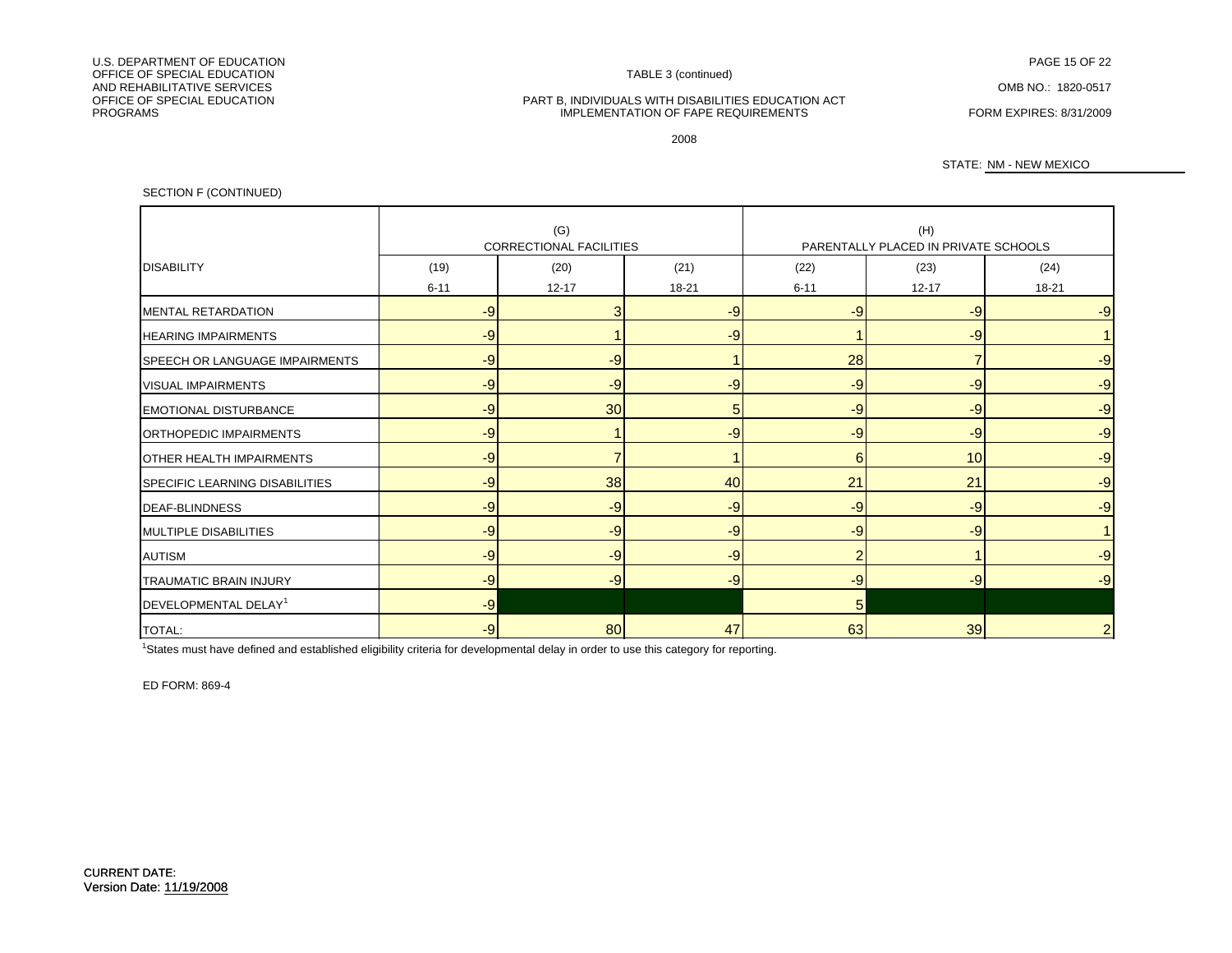U.S. DEPARTMENT OF EDUCATIONN FAGE 16 OF 22 OFFICE OF SPECIAL EDUCATIONAND REHABILITATIVE SERVICESAND REHABILITATIVE SERVICES GARD COMB NO.: 1820-0517<br>OFFICE OF SPECIAL EDUCATION COMB NO.: 1820-0517 PROGRAMS

### TABLE 3 (continued)

### PART B, INDIVIDUALS WITH DISABILITIES EDUCATION ACT IMPLEMENTATION OF FAPE REQUIREMENTS FORM EXPIRES: 8/31/2009

STATE: NM - NEW MEXICO

## SECTION F (CONTINUED)

|                                       |                                     | <b>EDUCATIONAL ENVIRONMENT</b><br>(PERCENT) |                                     |                 |                    |                 |                 |                         |  |  |
|---------------------------------------|-------------------------------------|---------------------------------------------|-------------------------------------|-----------------|--------------------|-----------------|-----------------|-------------------------|--|--|
|                                       | (A)                                 | (B)                                         | (C)<br><b>INSIDE THE</b>            |                 |                    |                 |                 | (H)                     |  |  |
|                                       | <b>INSIDE THE</b><br><b>REGULAR</b> | <b>INSIDE THE</b><br><b>REGULAR</b>         | <b>REGULAR</b><br><b>CLASS LESS</b> | (D)             | (E)                | (F)             | (G)             | PARENTALLY<br>PLACED IN |  |  |
|                                       | CLASS 80% OR                        | CLASS 40-79%                                | <b>THAN 40% OF</b>                  | <b>SEPARATE</b> | <b>RESIDENTIAL</b> | HOMEBOUND/      | CORRECTIONAL    | <b>PRIVATE</b>          |  |  |
| <b>DISABILITY</b>                     | MORE OF DAY                         | OF DAY                                      | <b>DAY</b>                          | <b>SCHOOL</b>   | <b>FACILITY</b>    | <b>HOSPITAL</b> | <b>FACILITY</b> | <b>SCHOOLS</b>          |  |  |
|                                       | (PERCENT)                           | (PERCENT)                                   | (PERCENT)                           | (PERCENT)       | (PERCENT)          | (PERCENT)       | (PERCENT)       | (PERCENT)               |  |  |
| <b>MENTAL RETARDATION</b>             | 1%                                  | 4%                                          | 15%                                 | 2%              | 2%                 | 3%              | 2%              | 0%                      |  |  |
| <b>HEARING IMPAIRMENTS</b>            | 1%                                  | 1%                                          | 1%                                  | 39%             | 2%                 | 0%              | 1%              | 2%                      |  |  |
| <b>SPEECH OR LANGUAGE IMPAIRMENTS</b> | 33%                                 | 14%                                         | 8%                                  | 1%              | 0%                 | 2%              | 1%              | 34%                     |  |  |
| <b>VISUAL IMPAIRMENTS</b>             | 0%                                  | 0%                                          | 0%                                  | 8%              | 0%                 | 1%              | 0%              | 0%                      |  |  |
| <b>EMOTIONAL DISTURBANCE</b>          | 4%                                  | 5%                                          | 11%                                 | 8%              | 52%                | 14%             | 28%             | 0%                      |  |  |
| ORTHOPEDIC IMPAIRMENTS                | 1%                                  | 0%                                          | 1%                                  | 0%              | 0%                 | 1%              | 1%              | 0%                      |  |  |
| <b>OTHER HEALTH IMPAIRMENTS</b>       | 7%                                  | 9%                                          | 8%                                  | 4%              | 29%                | 23%             | 6%              | 15%                     |  |  |
| <b>SPECIFIC LEARNING DISABILITIES</b> | 43%                                 | 58%                                         | 37%                                 | 26%             | 15%                | 19%             | 61%             | 40%                     |  |  |
| DEAF-BLINDNESS                        | 0%                                  | 0%                                          | 0%                                  | $0\%$           | 0%                 | 0%              | 0%              | 0%                      |  |  |
| <b>MULTIPLE DISABILITIES</b>          | 1%                                  | 1%                                          | 8%                                  | 11%             | 1%                 | 22%             | 0%              | 1%                      |  |  |
| <b>AUTISM</b>                         | $1\%$                               | 2%                                          | 5%                                  | 0%              | 0%                 | 7%              | $0\%$           | 3%                      |  |  |
| <b>TRAUMATIC BRAIN INJURY</b>         | 0%                                  | 0%                                          | 1%                                  | $0\%$           | 0%                 | 2%              | $0\%$           | 0%                      |  |  |
| DEVELOPMENTAL DELAY <sup>2</sup>      | 8%                                  | 5%                                          | 6%                                  | $0\%$           | 1%                 | 5%              | 0%              | 5%                      |  |  |
| <b>TOTAL:</b>                         | 100%                                | 100%                                        | 100%                                | 100%            | 100%               | 100%            | 100%            | 100%                    |  |  |

**1 STATES SHOULD NOT PROVIDE PERCENTAGES IN THIS SECTION, AS THEY WILL BE CALCULATED AFTER THE COUNTS ARE SUBMITTED.**

 $2$  States must have defined and established eligibility criteria for developmental delay in order to use this category for reporting.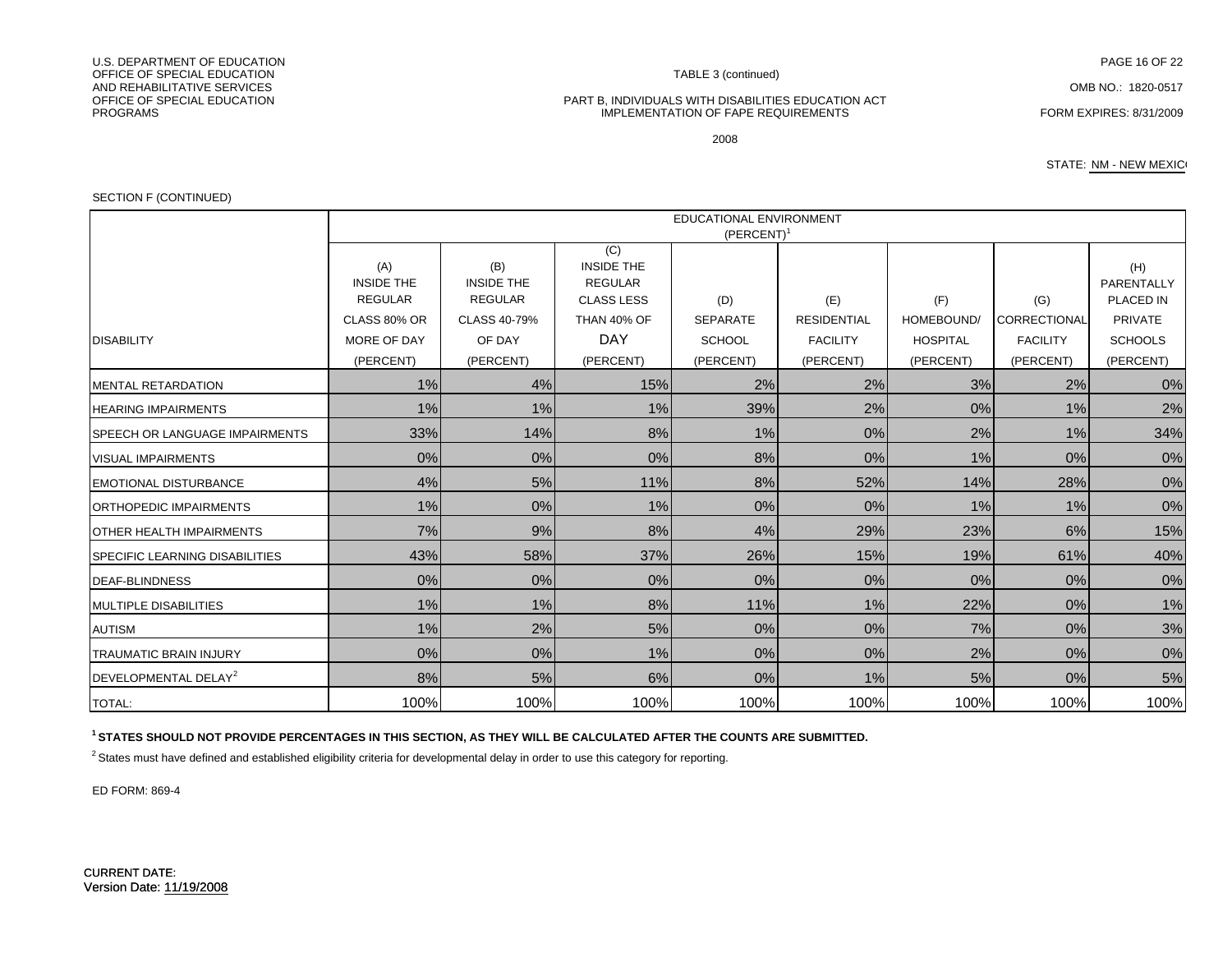PAGE 17 OF 22<br>TABLE 3 (continued)

OMB NO.: 1820-0517

# OFFICE OF SPECIAL EDUCATION PART B, INDIVIDUALS WITH DISABILITIES EDUCATION ACT IMPLEMENTATION OF FAPE REQUIREMENTS FORM EXPIRES: 8/31/2009

2008

STATE: NM - NEW MEXICO

# SECTION G: RACE/ETHNICITY OF CHILDREN WITH DISABILITIES AGES 6-21 BY EDUCATIONAL ENVIRONMENT

|                                                    |                                     | RACE/ETHNICITY                     |                                |                 |                                |              |  |  |
|----------------------------------------------------|-------------------------------------|------------------------------------|--------------------------------|-----------------|--------------------------------|--------------|--|--|
|                                                    |                                     |                                    |                                |                 |                                |              |  |  |
| <b>EDUCATIONAL ENVIRONMENT</b>                     | AMERICAN INDIAN<br>OR ALASKA NATIVE | ASIAN OR OTHER<br>PACIFIC ISLANDER | <b>BLACK</b><br>(Not Hispanic) | <b>HISPANIC</b> | <b>WHITE</b><br>(Not Hispanic) | <b>TOTAL</b> |  |  |
| (A) INSIDE REGULAR CLASS 80% OR MORE<br>OF DAY     | $-9$                                | 138                                | 561                            | 11069           | 6283                           | 18051        |  |  |
| (B) INSIDE REGULAR CLASS 40-79% OF DAY             | $-9$                                | 48                                 | 371                            | 5845            | 2642                           | 8906         |  |  |
| (C) INSIDE REGULAR CLASS LESS THAN<br>40% OF DAY   | $-9$                                | 74                                 | 353                            | 4447            | 2081                           | 6955         |  |  |
| (D) SEPARATE SCHOOL                                | $-9$                                | $-9$                               | 11                             | 108             | $-9$                           | 119          |  |  |
| (E) RESIDENTIAL FACILITY                           | $-9$                                | $-9$                               | 8                              | 44              | <b>70</b>                      | 122          |  |  |
| (F) HOMEBOUND/HOSPITAL                             | $-9$                                | 2                                  | 9                              | 108             | <b>76</b>                      | 195          |  |  |
| (G) CORRECTIONAL FACILITIES                        | $-9$                                | $-9$                               |                                | 98              | 20                             | 122          |  |  |
| (H) PARENTALLY PLACED IN PRIVATE<br><b>SCHOOLS</b> | $-9$                                | $-9$                               | $-9$                           | 37              | 62                             | 99           |  |  |
| (I) TOTAL(OF ROW A-H)                              | $-9$                                | 262                                | 1317                           | 21756           | 11234                          | 34569        |  |  |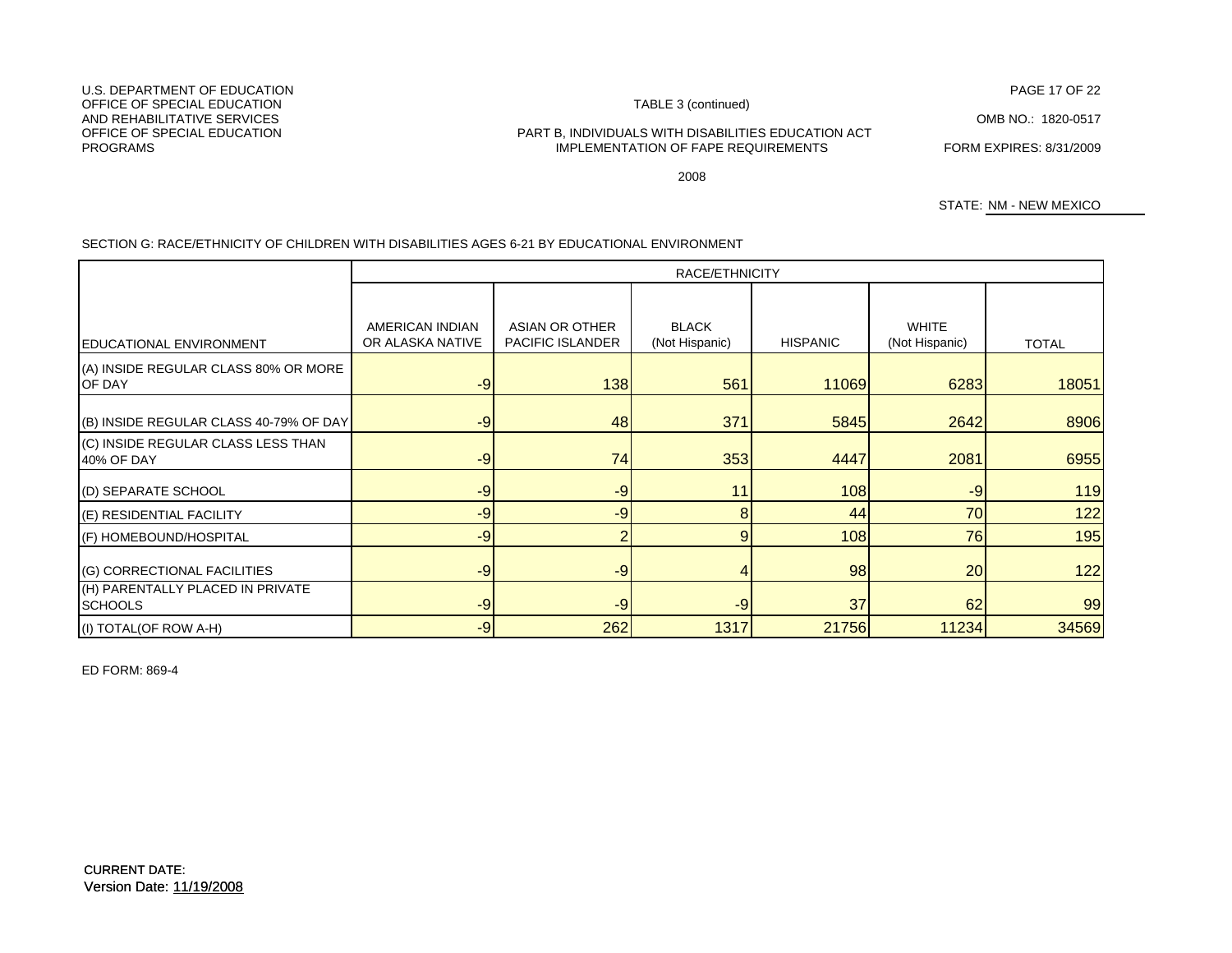## U.S. DEPARTMENT OF EDUCATIONOFFICE OF SPECIAL EDUCATION AND REHABILITATIVE SERVICESOFFICE OF SPECIAL EDUCATIONPROGRAMS

# TABLE 3 (continued)

# FORM EXPIRES: 8/31/2009 IMPLEMENTATION OF FAPE REQUIREMENTS PART B, INDIVIDUALS WITH DISABILITIES EDUCATION ACT

2008

STATE: NM - NEW MEXICO

# SECTION G (CONTINUED)

|                                                    |                                                  | RACE/ETHNICITY<br>$(PERCENT)^1$                        |                                             |                              |                                             |                           |  |  |
|----------------------------------------------------|--------------------------------------------------|--------------------------------------------------------|---------------------------------------------|------------------------------|---------------------------------------------|---------------------------|--|--|
| EDUCATIONAL ENVIRONMENT:                           | AMERICAN INDIAN<br>OR ALASKA NATIVE<br>(PERCENT) | ASIAN OR OTHER<br><b>PACIFIC ISLANDER</b><br>(PERCENT) | <b>BLACK</b><br>(Not Hispanic)<br>(PERCENT) | <b>HISPANIC</b><br>(PERCENT) | <b>WHITE</b><br>(Not Hispanic)<br>(PERCENT) | <b>TOTAL</b><br>(PERCENT) |  |  |
| (A) INSIDE REGULAR CLASS 80% OR MORE<br>OF DAY     | 0%                                               | 1%                                                     | 3%                                          | 61%                          | 35%                                         | 100%                      |  |  |
| (B) INSIDE REGULAR CLASS 40-79% OF DAY             | 0%                                               | 1%                                                     | 4%                                          | 66%                          | 30%                                         | 100%                      |  |  |
| (C) INSIDE REGULAR CLASS LESS THAN<br>40% OF DAY   | 0%                                               | 1%                                                     | 5%                                          | 64%                          | 30%                                         | 100%                      |  |  |
| (D) SEPARATE SCHOOL                                | 0%                                               | 0%                                                     | 9%                                          | 91%                          | 0%                                          | 100%                      |  |  |
| (E) RESIDENTIAL FACILITY                           | 0%                                               | 0%                                                     | 7%                                          | 36%                          | 57%                                         | 100%                      |  |  |
| (F) HOMEBOUND/HOSPITAL                             | 0%                                               | 1%                                                     | 5%                                          | 55%                          | 39%                                         | 100%                      |  |  |
| (G) CORRECTIONAL FACILITIES                        | 0%                                               | 0%                                                     | 3%                                          | 80%                          | 16%                                         | 100%                      |  |  |
| (H) PARENTALLY PLACED IN PRIVATE<br><b>SCHOOLS</b> | 0%                                               | 0%                                                     | 0%                                          | 37%                          | 63%                                         | 100%                      |  |  |
| (I) TOTAL(OF ROW A-H)                              | 0%                                               | 1%                                                     | 4%                                          | 63%                          | 32%                                         | 100%                      |  |  |

**1 STATES SHOULD NOT PROVIDE PERCENTAGES IN THIS SECTION, AS THEY WILL BE CALCULATED AFTER THE COUNTS ARE SUBMITTED.**

ED FORM: 869-4

PAGE 18 OF 22

OMB NO.: 1820-0517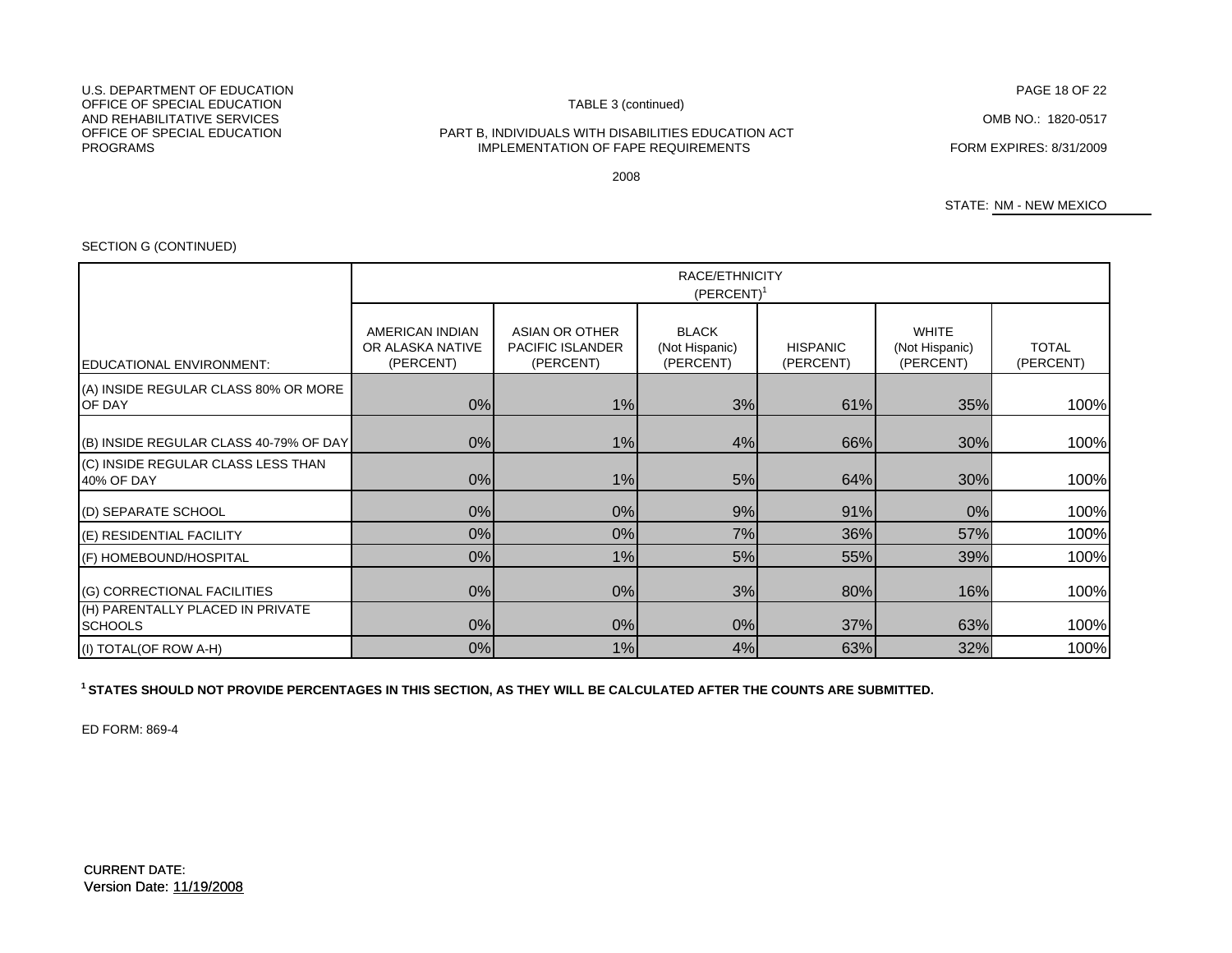# OFFICE OF SPECIAL EDUCATION PART B, INDIVIDUALS WITH DISABILITIES EDUCATION ACT IMPLEMENTATION OF FAPE REQUIREMENTS FORM EXPIRES: 8/31/2009

TABLE 3

2008

STATE: NM - NEW MEXICO

# SECTION H: GENDER OF CHILDREN WITH DISABILITIES AGES 6-21 BY EDUCATIONAL ENVIRONMENT

|                                               |             | <b>GENDER</b>   |              |
|-----------------------------------------------|-------------|-----------------|--------------|
| EDUCATIONAL ENVIRONMENT:                      | <b>MALE</b> | <b>FEMALE</b>   | <b>TOTAL</b> |
| (A) INSIDE REGULAR CLASS 80% OR MORE OF DAY   | 13812       | 7012            | 20824        |
| (B) INSIDE REGULAR CLASS 40-79% OF DAY        | 6759        | 3384            | 10143        |
| (C) INSIDE REGULAR CLASS LESS THAN 40% OF DAY | 5209        | 2468            | 7677         |
| (D) SEPARATE SCHOOL                           | 163         | 83              | 246          |
| (E) RESIDENTIAL FACILITY                      | 101         | 30 <sup>°</sup> | 131          |
| (F) HOMEBOUND/HOSPITAL                        | 158         | 60              | 218          |
| (G) CORRECTIONAL FACILITIES                   | 112         | 15              | 127          |
| (H) PARENTALLY PLACED IN PRIVATE SCHOOLS      | 70          | 34              | 104          |
| (I) TOTAL(OF ROW A-H)                         | 26384       | 13086           | 39470        |

ED FORM: 869-4

PAGE 19 OF 22

OMB NO.: 1820-0517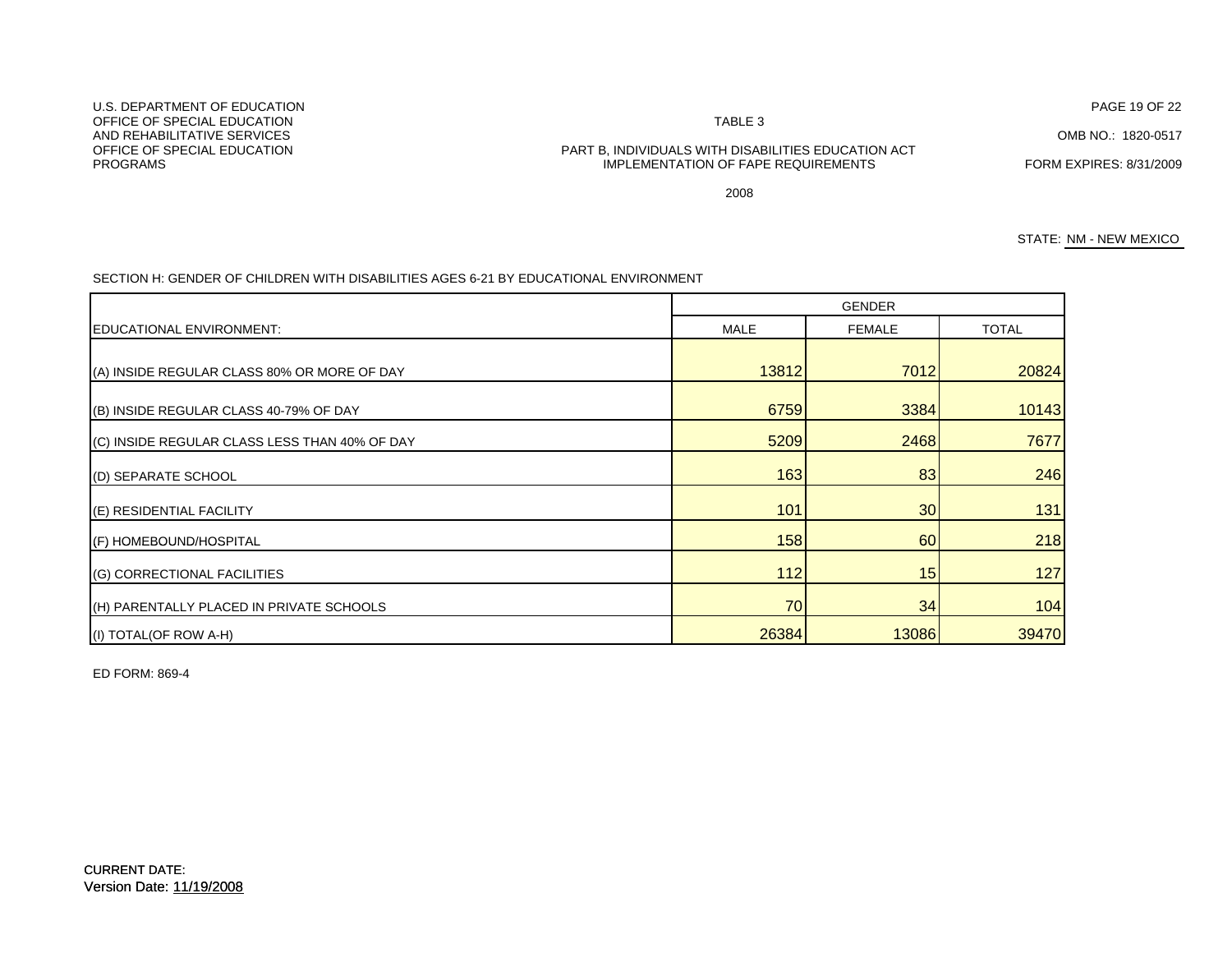N TABLE 3

# OFFICE OF SPECIAL EDUCATION PART B, INDIVIDUALS WITH DISABILITIES EDUCATION ACT IMPLEMENTATION OF FAPE REQUIREMENTS FORM EXPIRES: 8/31/2009

PAGE 20 OF 22

OMB NO.: 1820-0517

2008

# STATE: NM - NEW MEXICO

# SECTION H (CONTINUED)

|                                               | <b>GENDER</b><br>$(PERCENT)^T$ |               |              |
|-----------------------------------------------|--------------------------------|---------------|--------------|
|                                               | <b>MALE</b>                    | <b>FEMALE</b> | <b>TOTAL</b> |
| <b>IEDUCATIONAL ENVIRONMENT:</b>              | (PERCENT)                      | (PERCENT)     | (PERCENT)    |
| (A) INSIDE REGULAR CLASS 80% OR MORE OF DAY   | 66%                            | 34%           | 100%         |
| (B) INSIDE REGULAR CLASS 40-79% OF DAY        | 67%                            | 33%           | 100%         |
| (C) INSIDE REGULAR CLASS LESS THAN 40% OF DAY | 68%                            | 32%           | 100%         |
| (D) SEPARATE SCHOOL                           | 66%                            | 34%           | 100%         |
| (E) RESIDENTIAL FACILITY                      | 77%                            | 23%           | 100%         |
| (F) HOMEBOUND/HOSPITAL                        | 72%                            | 28%           | 100%         |
| (G) CORRECTIONAL FACILITIES                   | 88%                            | 12%           | 100%         |
| (H) PARENTALLY PLACED IN PRIVATE SCHOOLS      | 67%                            | 33%           | 100%         |
| (I) TOTAL(OF ROW A-H)                         | 67%                            | 33%           | 100%         |

**1 STATES SHOULD NOT PROVIDE PERCENTAGES IN THIS SECTION, AS THEY WILL BE CALCULATED AFTER THE COUNTS ARE SUBMITTED.**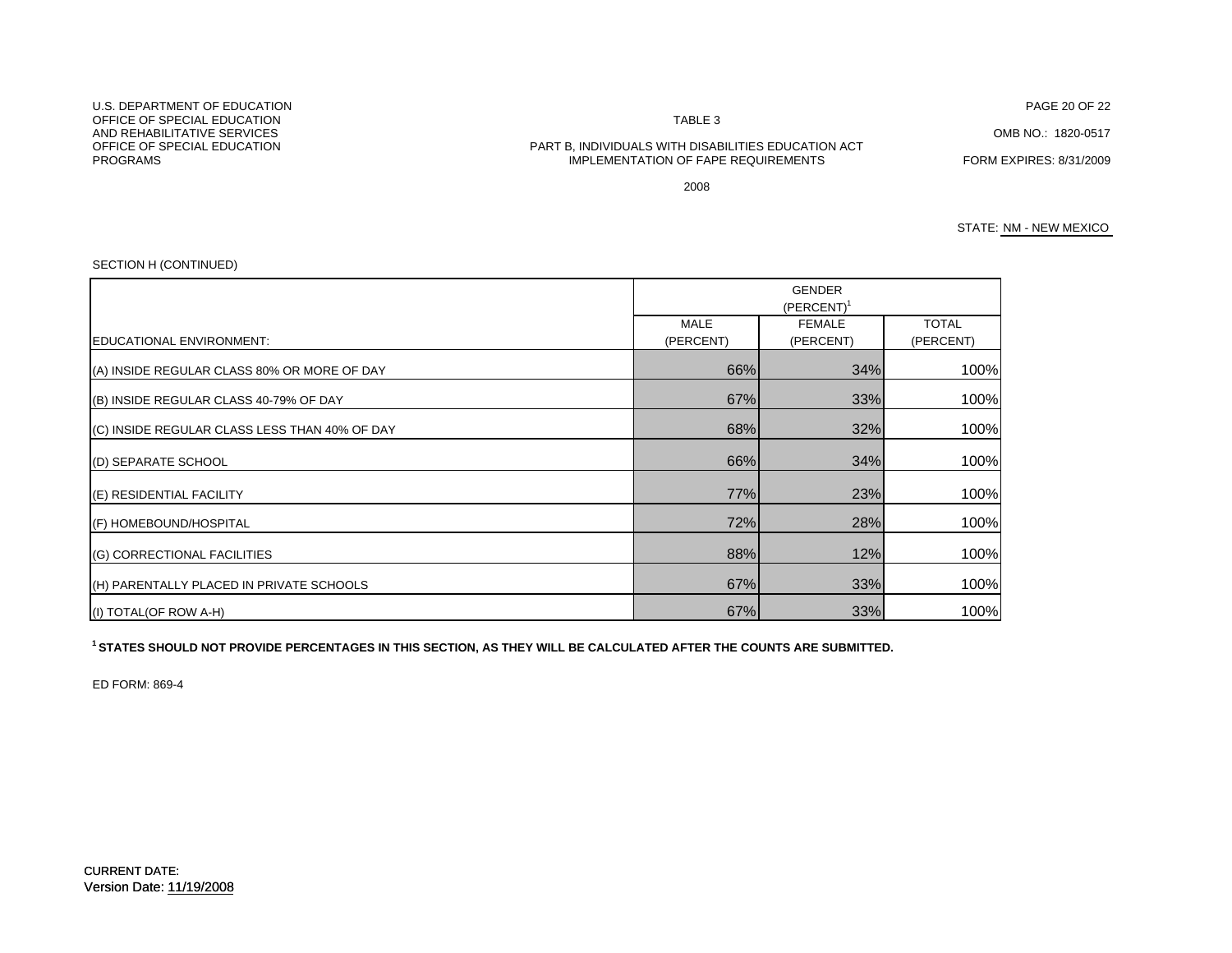OFFICE OF SPECIAL EDUCATION PART B, INDIVIDUALS WITH DISABILITIES EDUCATION ACT IMPLEMENTATION OF FAPE REQUIREMENTS FORM EXPIRES: 8/31/2009

2008

STATE: NM - NEW MEXICO

|                                                                                                                                                                                                                                                                                                                            |            | LIMITED ENGLISH PROFICIENCY STATUS |              |  |  |  |
|----------------------------------------------------------------------------------------------------------------------------------------------------------------------------------------------------------------------------------------------------------------------------------------------------------------------------|------------|------------------------------------|--------------|--|--|--|
| EDUCATIONAL ENVIRONMENT:<br>(A) INSIDE REGULAR CLASS 80% OR MORE OF DAY<br>(B) INSIDE REGULAR CLASS 40-79% OF DAY<br>(C) INSIDE REGULAR CLASS LESS THAN 40% OF DAY<br>(D) SEPARATE SCHOOL<br>(E) RESIDENTIAL FACILITY<br>(F) HOMEBOUND/HOSPITAL<br>(G) CORRECTIONAL FACILITIES<br>(H) PARENTALLY PLACED IN PRIVATE SCHOOLS | <b>YES</b> | NO.                                | <b>TOTAL</b> |  |  |  |
|                                                                                                                                                                                                                                                                                                                            | 4739       | 16085                              | 20824        |  |  |  |
|                                                                                                                                                                                                                                                                                                                            | 2392       | 7751                               | 10143        |  |  |  |
|                                                                                                                                                                                                                                                                                                                            | 1678       | 5999                               | 7677         |  |  |  |
|                                                                                                                                                                                                                                                                                                                            | 35         | 211                                | 246          |  |  |  |
|                                                                                                                                                                                                                                                                                                                            |            | 130                                | 131          |  |  |  |
|                                                                                                                                                                                                                                                                                                                            | 34         | 184                                | 218          |  |  |  |
|                                                                                                                                                                                                                                                                                                                            | 35         | 92                                 | 127          |  |  |  |
|                                                                                                                                                                                                                                                                                                                            |            | 103                                | 104          |  |  |  |
| (I) TOTAL(OF ROW A-H)                                                                                                                                                                                                                                                                                                      | 8915       | 30555                              | 39470        |  |  |  |

SECTION I: LIMITED ENGLISHPROFICIENCY STATUS OF CHILDREN WITH DISABILITIES AGES 6-21 BY EDUCATIONAL ENVIRONMENT

ED FORM: 869-4

# TABLE 3

PAGE 21 OF 22

OMB NO.: 1820-0517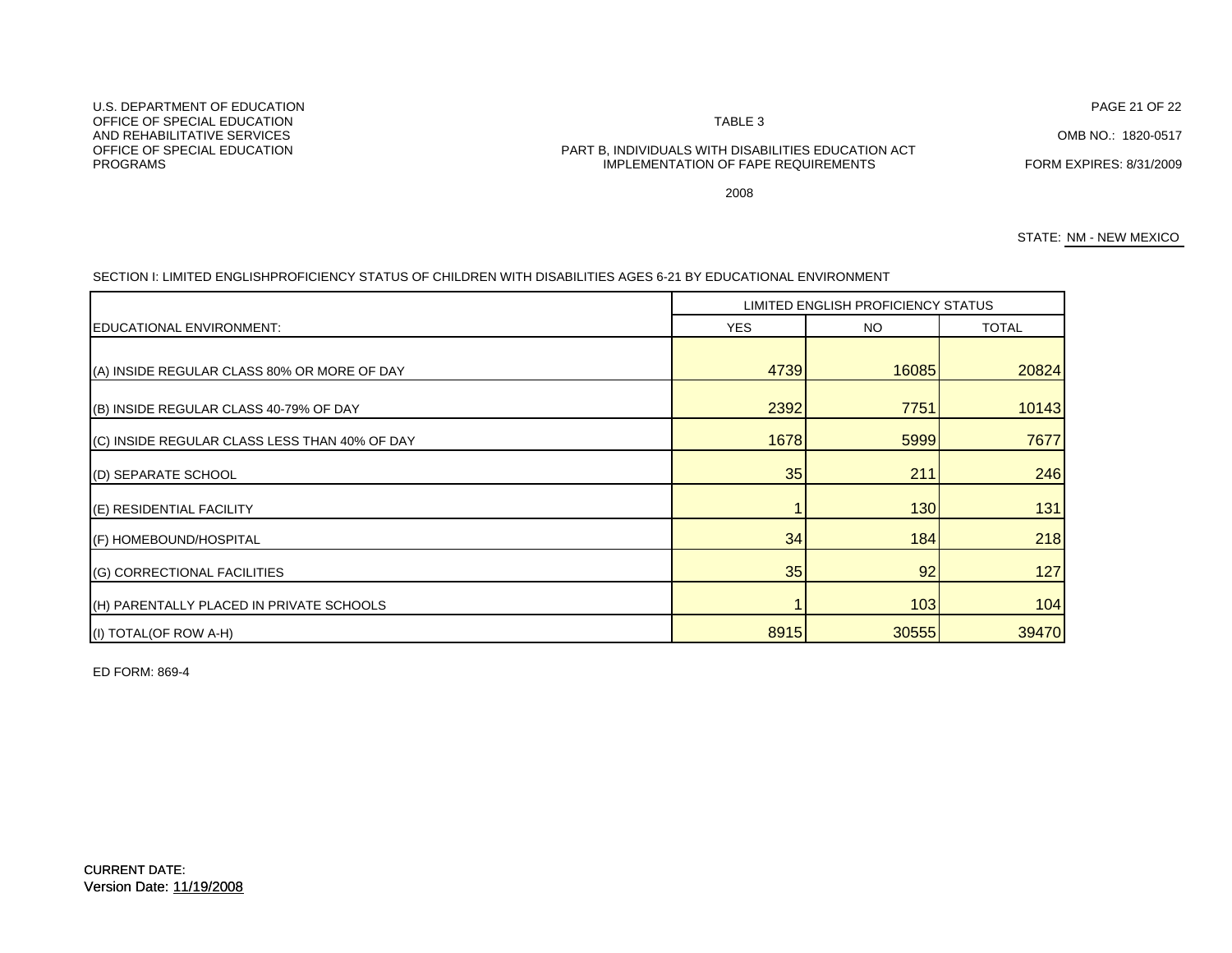SECTION I (CONTINUED)

### TABLE 3

PAGE 22 OF 22

OMB NO.: 1820-0517

# OFFICE OF SPECIAL EDUCATION PART B, INDIVIDUALS WITH DISABILITIES EDUCATION ACT IMPLEMENTATION OF FAPE REQUIREMENTS FORM EXPIRES: 8/31/2009

2008

STATE: NM - NEW MEXICO

# YES I NO I TOTAL (PERCENT) (PERCENT) (PERCENT) 23% 77% 100%24% 76% 100%22% 78% 100%14% 86% 100%1% 99% 100%16% 84% 100% LIMITED ENGLISH PROFICIENCY STATUS (PERCENT)<sup>1</sup> EDUCATIONAL ENVIRONMENT: (A) INSIDE REGULAR CLASS 80% OR MORE OF DAY (B) INSIDE REGULAR CLASS 40-79% OF DAY (C) INSIDE REGULAR CLASS LESS THAN 40% OF DAY (D) SEPARATE SCHOOL (E) RESIDENTIAL FACILITY (F) HOMEBOUND/HOSPITAL 28% 72% 100%1% 99% 100%23% 77% 100%(H) PARENTALLY PLACED IN PRIVATE SCHOOLS (I) TOTAL(OF ROW A-H) (G) CORRECTIONAL FACILITIES

**1 STATES SHOULD NOT PROVIDE PERCENTAGES IN THIS SECTION, AS THEY WILL BE CALCULATED AFTER THE COUNTS ARE SUBMITTED.**